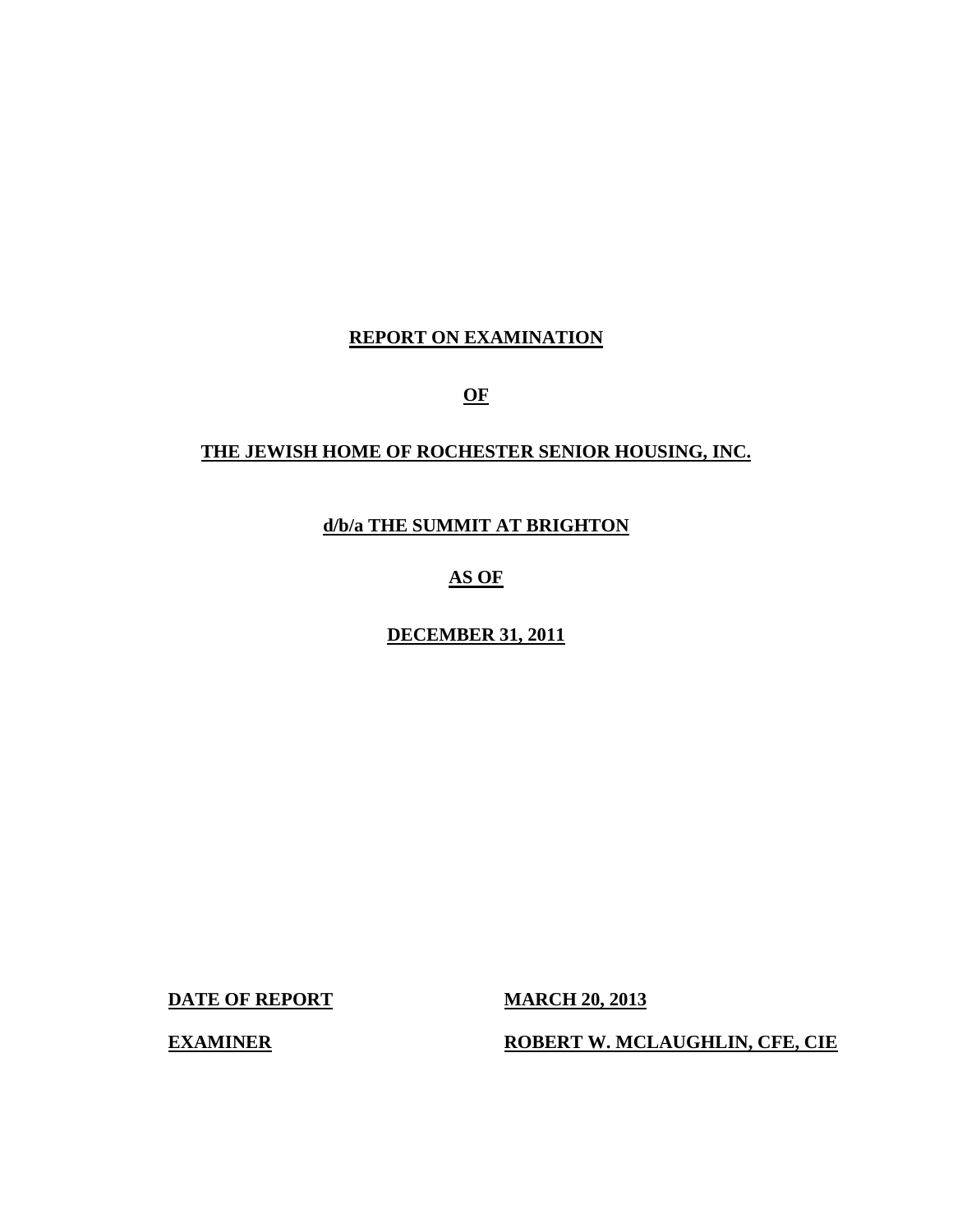# **TABLE OF CONTENTS**

# **ITEM NO. PAGE NO.**

| 1. | Scope of the examination                                                                                                     | 3                   |
|----|------------------------------------------------------------------------------------------------------------------------------|---------------------|
| 2. | Description of the Community                                                                                                 | 4                   |
|    | Corporate governance<br>А.<br>Holding company system<br>В.<br>C.<br>Occupancy rates<br>D.<br>Investment custodial agreements | 8<br>11<br>14<br>15 |
| 3. | <b>Financial statements</b><br>A. Balance sheet                                                                              | 16<br>16            |
|    | Statement of revenue, expenses and change in<br>В.<br>actuarial surplus                                                      | 17                  |
| 4. | Long-term debt                                                                                                               | 18                  |
| 5. | Conclusion                                                                                                                   | 19                  |
| 6. | Compliance with prior report on examination                                                                                  | 20                  |
| 7. | Summary of comments and recommendations                                                                                      | 23                  |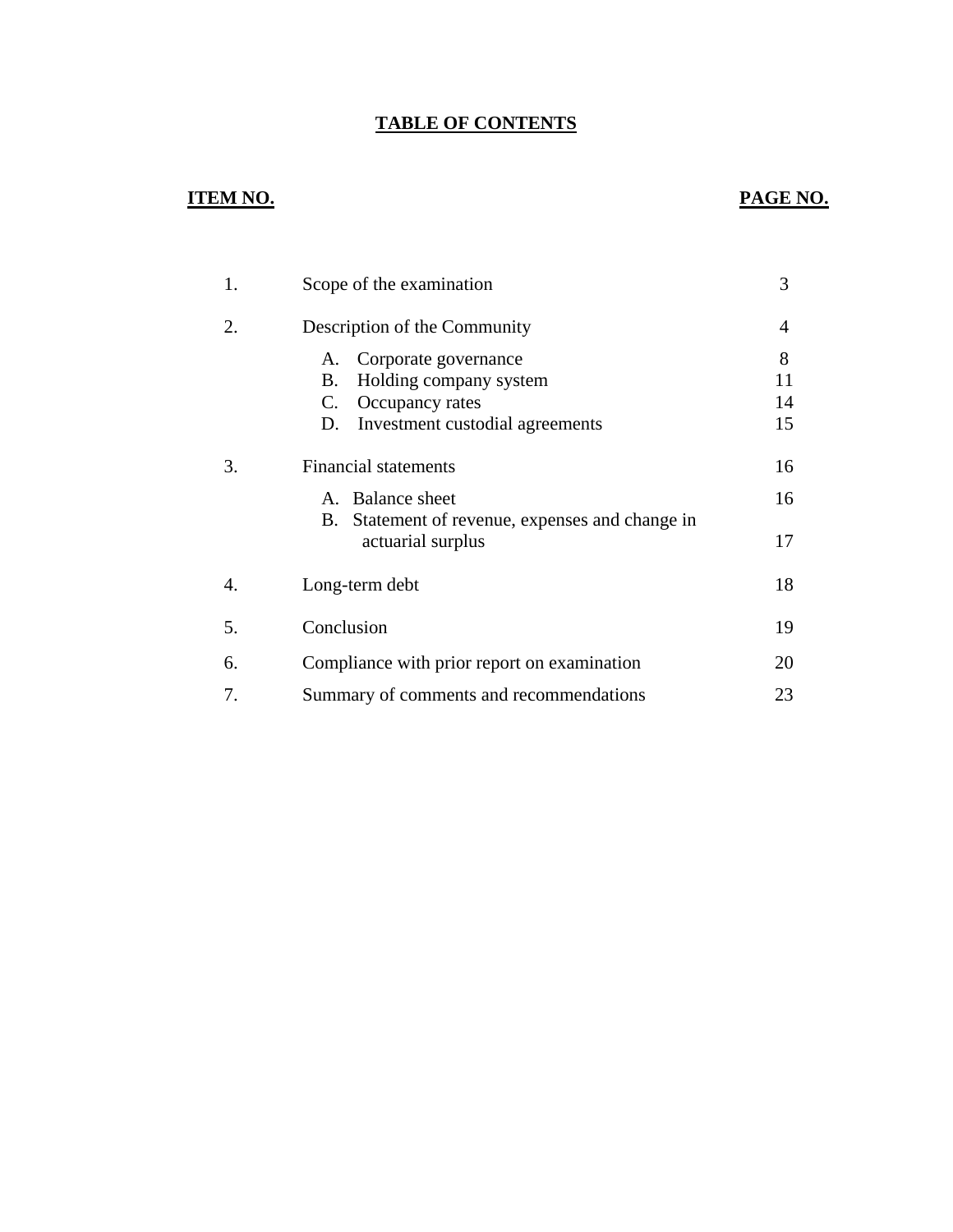

# NEW YORK STATE DEPARTMENT<sub>of</sub> FINANCIAL SERVICES

Governor Superintendent Superintendent Superintendent Superintendent Superintendent Superintendent Superintendent Superintendent Superintendent Superintendent Superintendent Superintendent Superintendent Superintendent Sup

Andrew M. Cuomo **Benjamin M. Lawsky** 

March 20, 2013

Honorable Benjamin M. Lawsky Superintendent of Financial Services Albany, New York 12257

Sir:

Pursuant to the requirements of the New York Insurance Law, and acting in accordance with the instructions contained in Appointment Number 30688, dated March 14, 2011, attached hereto, I have made an examination of The Jewish Home of Rochester Senior Housing, Inc. d/b/a The Summit at Brighton a continuing care retirement community authorized pursuant to the provisions of Article 46 of the New York Public Health Law, as of December 31, 2011, and respectfully submit the following report thereon.

The examination was conducted at the administrative office of The Jewish Home of Rochester an affiliate of The Jewish Home of Rochester Senior Housing, Inc. d/b/a The Summit at Brighton, located at 2021 Winton Road South, Rochester, New York.

Wherever the designations "the Community" or "Summit at Brighton" appear herein, without qualification, they should be understood to indicate The Jewish Home of Rochester Senior Housing, Inc. d/b/a The Summit at Brighton.

Wherever the designation the "Department" appears herein, without qualification, it should be understood to indicate the New York State Department of Financial Services.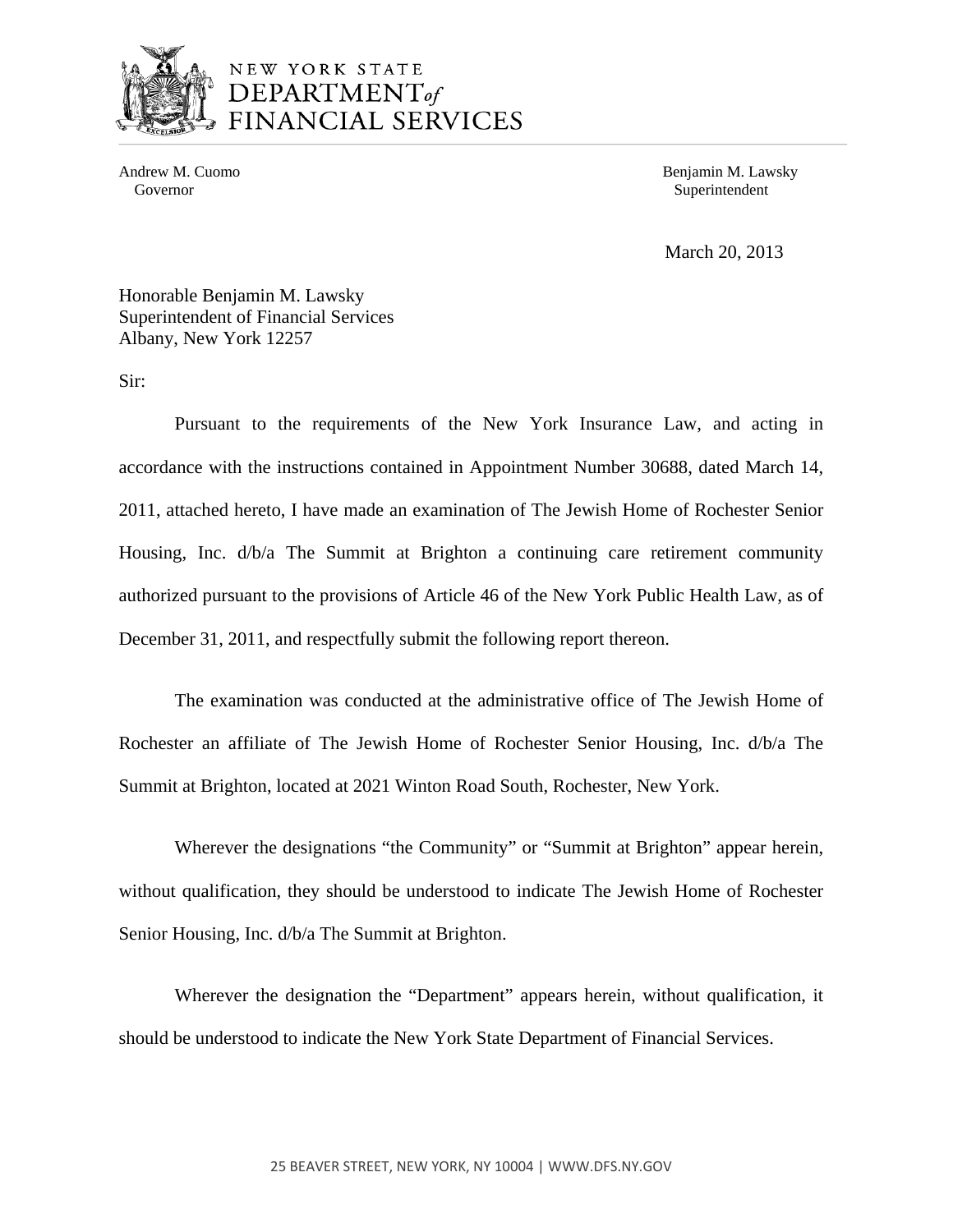As of December 31, 2009, the Community was not in satisfactory actuarial balance, as determined using generally accepted actuarial standards and applying the statutory requirements defined in Part 350.1(s) of Department Regulation No. 140 (11 NYCRR 350.1(s)). The Community's minimum actuarial surplus requirement, as determined using generally accepted actuarial standards and applying the aforementioned statutory requirements, was deficient in the amount of \$ 5,919,000.

The Community is currently operating under a Plan of Restoration that was accepted by the Department on June 22, 2010.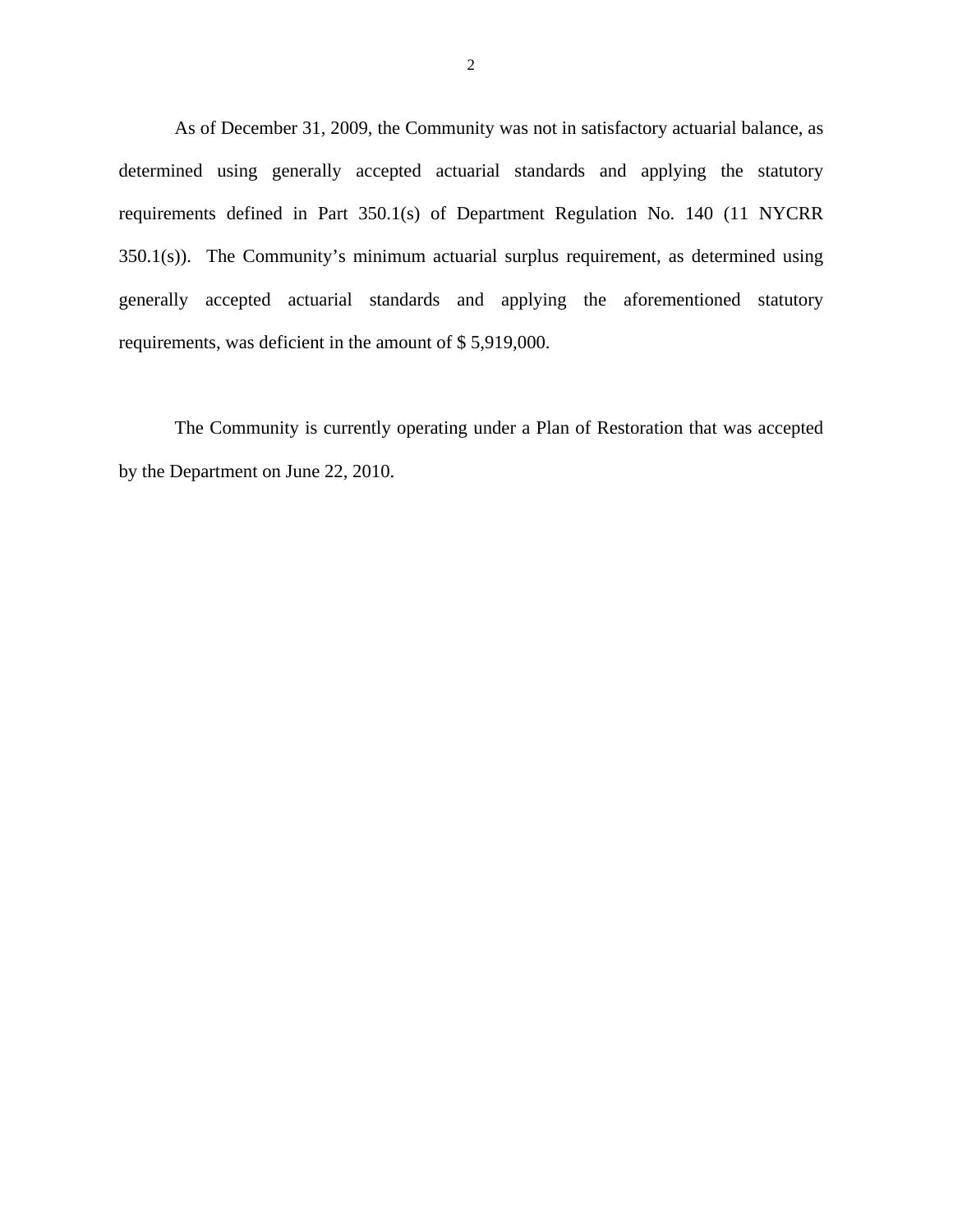## **1. SCOPE OF THE EXAMINATION**

The previous examination was conducted as of December 31, 2006. This examination covered the five-year period from January 1, 2007 through December 31, 2011. Transactions occurring subsequent to this period were reviewed where deemed appropriate by the examiner.

Representatives of the New York State Department of Financial Services and the New York State Department of Health conducted a site survey of the Community's facility on April 11, 2010, pursuant to the requirements of Section 4614(1) of the New York Public Health Law.

The examination comprised a verification of the assets and liabilities of the Community as of December 31, 2011, in accordance with generally accepted accounting principles ("GAAP"), as modified by the Department pursuant to Department Regulation No. 140 (11 NYCRR 350), a review of income and disbursements deemed necessary to accomplish such verification, and utilized, to the extent considered appropriate, work performed by the Community's independent certified public accountants and independent actuary. It is noted that the balance sheet included herein was reported as of December 31, 2009, on a statutory actuarial basis, pursuant to Department Regulation No. 140 (11 NYCRR 350).

A review was also made of the following items:

Community documents Compliance with by-laws Occupancy levels Financial documents Board of Directors' minutes of meetings Plan to restore surplus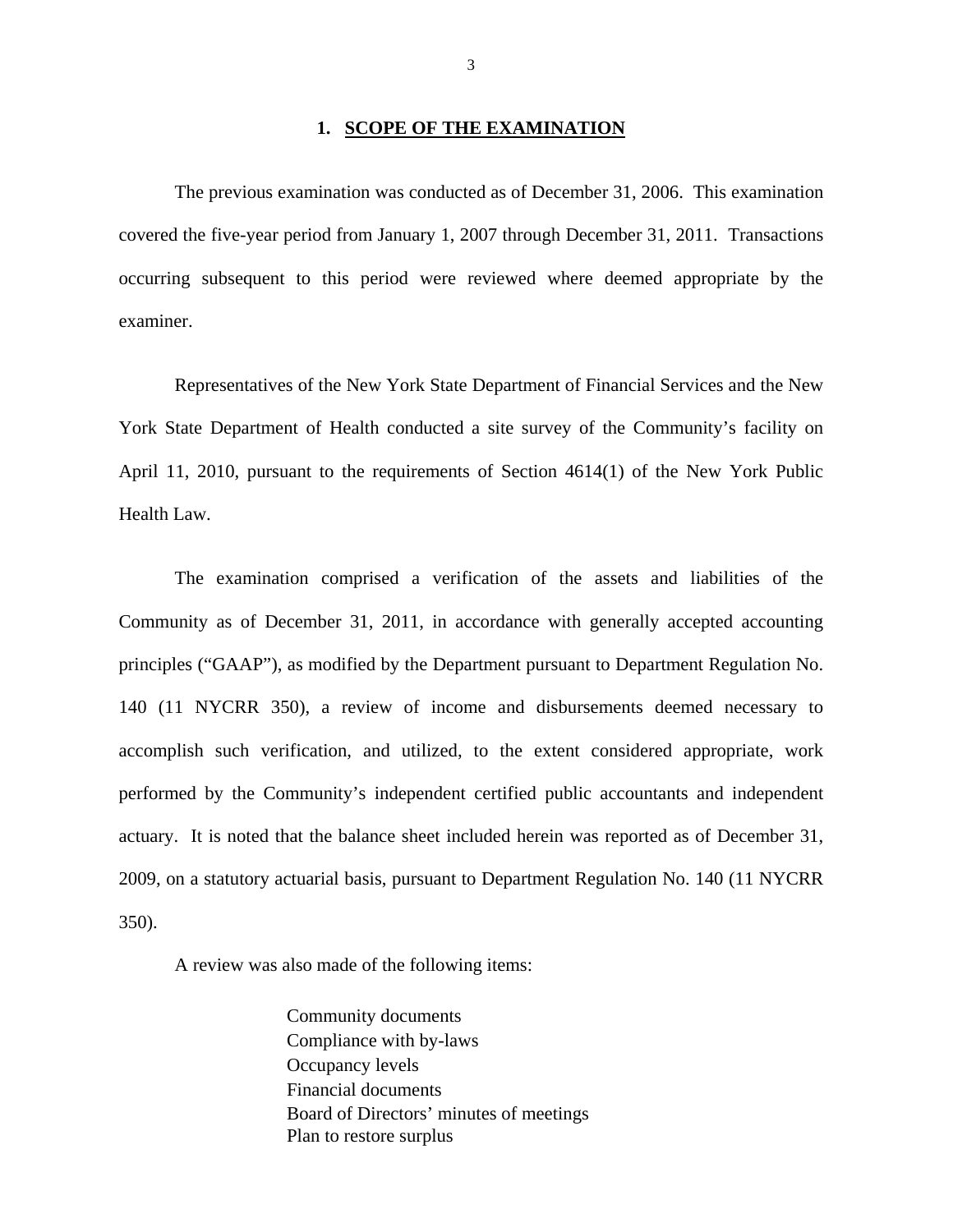<span id="page-5-0"></span>This report on examination is confined to financial statements and comments on those matters which involve departures from laws, regulations or rules, or which are deemed to require explanation or description.

A review was also made to ascertain what actions were taken by the Community with regard to the comments and recommendations contained in the prior report on examination.

## **2. DESCRIPTION OF THE COMMUNITY**

Summit at Brighton is a continuing care retirement community (CCRC) as defined in Article 46 of the New York Public Health Law. The Community received a Certificate of Authority from the New York State Continuing Care Retirement Community Council effective June 5, 1996 and commenced operations on May 17, 1998. The Community is a New York State not-for-profit organization and is a tax-exempt organization per Section 501(c)(3) of the Internal Revenue Code.

The Community consists of ninety (90) independent living units ranging from studios to two-bedroom/two-bath units and sixty (60) enriched housing units (assisted living). The enriched housing is operated separately from the Community's independent living units by The Jewish Home of Rochester Enriched Housing, Inc. ("Wolk Manor"), an affiliate of the Community. The enriched housing units are comprised of two separate thirty (30) unit facilities that are referred to as Wolk Phase I and Wolk Phase II centers. Per an agreement with The Jewish Home of Rochester, Summit at Brighton also provides nursing care services to its residents that have life care contracts with the Community.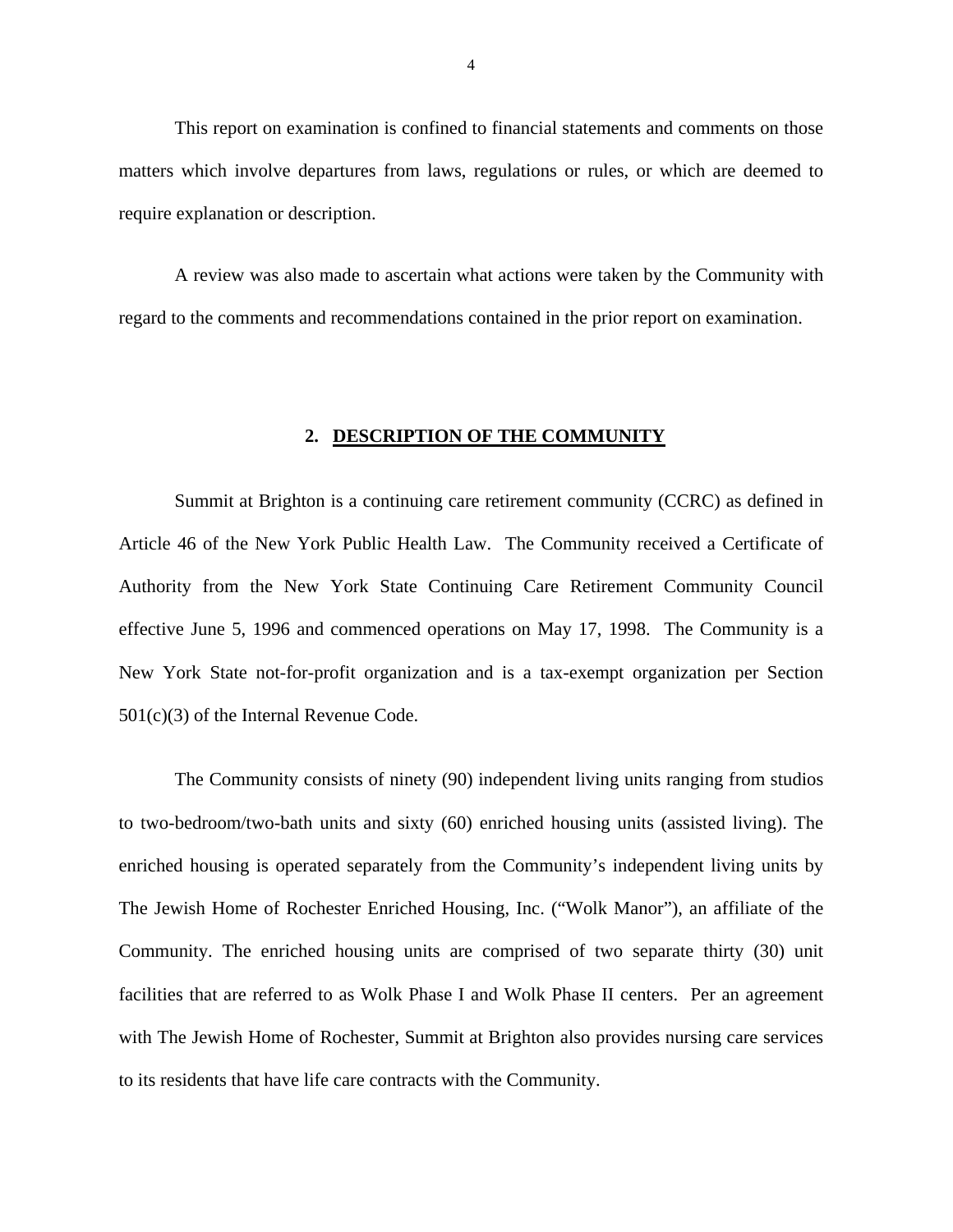The Community includes such common areas as multi-purpose room, family room, creative arts studio, swimming pool, fitness equipment room, massage therapy studio, three dining rooms, cafe, library and administrative areas.

The Community provides residents with a continuum of services, including independent living, enriched housing and skilled nursing home care. As a condition precedent to providing these services, the Community enters into a contract with each prospective resident that sets forth the responsibilities of both parties. For the right to occupy, use the living accommodations and utilize the services of the Community, each resident is required to pay an entrance fee and monthly service fee based on the size and type of living unit and the number of occupants.

The following is a description of the four types of contracts offered to prospective residents by the Community:

## Type A Residency Agreement – 90% Refundable

This contract provides for the use of an independent living apartment and related common areas with enriched housing provided by The Jewish Home of Rochester Enriched Housing, Inc. (Wolk Manor) and nursing care provided by The Jewish Home of Rochester.

The resident pays an entrance fee which is comprised of a residential component and a life care component and also pays a monthly fee. The resident pays an entrance fee in two installments. Ten percent (10%) of the entrance fee is due when the life care contract is signed, the remainder is to be paid upon the earlier of: (1) the date the resident occupies the facility; or (2) sixty (60) days from the date the contract is executed.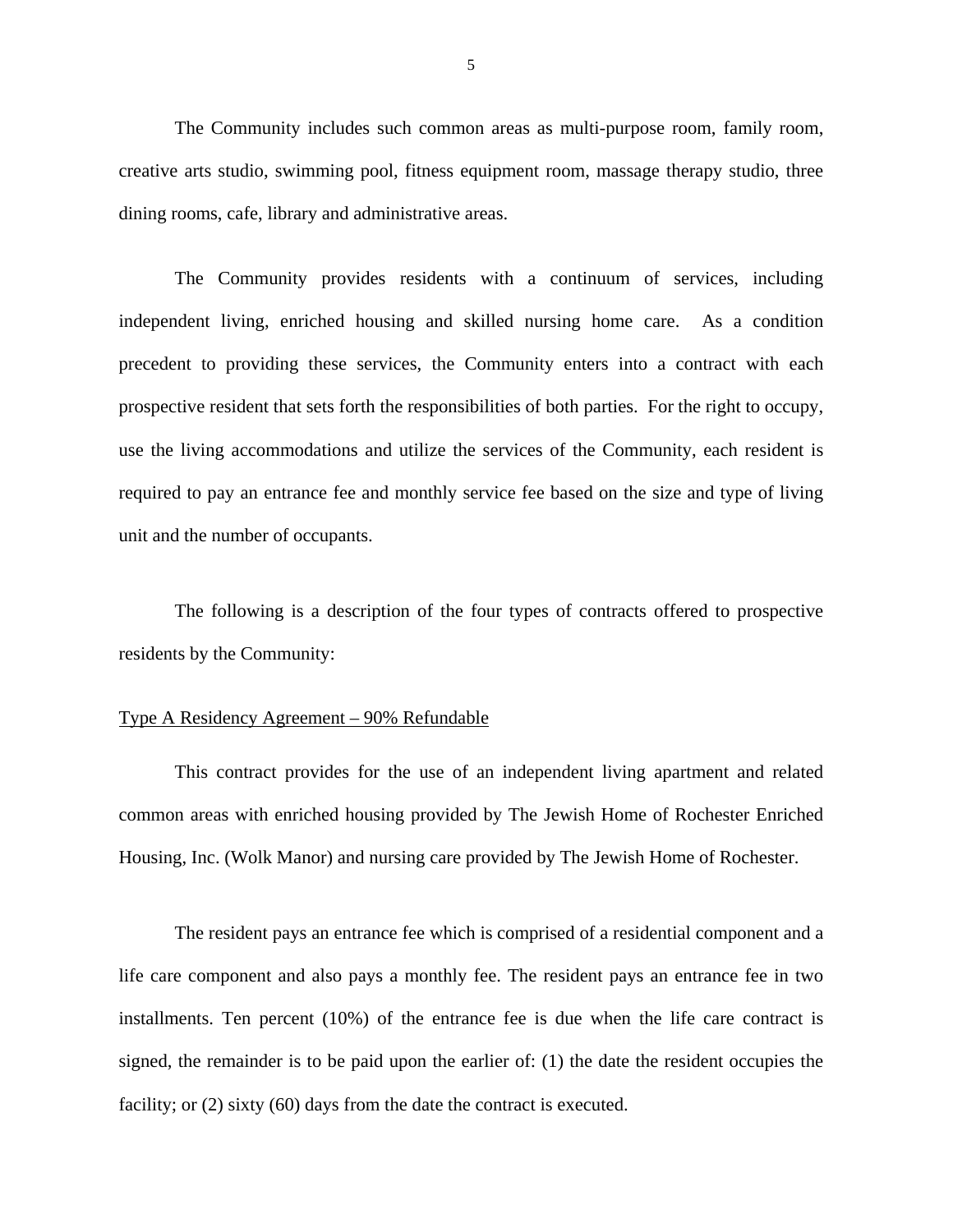The refund for termination during the first ninety (90) days of occupancy is 100% of both the residential and life care entry fees. After 90 days of occupancy, the refund of the residential component is reduced by a 4% administrative fee plus 2% per month, starting with the fourth month, with a minimum refund of 90%. After 90 days of occupancy, the refund of the life care component is reduced by 4% plus 2% per month, until the life care component is fully amortized.

Any increases in the monthly fee will follow a methodology previously approved by the Superintendent of Financial Services. Changes in the monthly fees which are not reflected in the fee methodology are also subject to approval by the Superintendent.

## Type A Life Care Residency Agreement – 50% Refundable

This contract provides for the use of an independent living apartment and related common areas with enriched housing provided by The Jewish Home of Rochester Enriched Housing, Inc. (Wolk Manor) and nursing care provided by The Jewish Home of Rochester.

from the date the contract is executed. The resident pays an entrance fee which is comprised of a residential component and a life care component. The resident pays an entrance fee in two installments. Ten percent (10%) of the entrance fee is due when the life care contract is signed, the remainder is to be paid upon the earlier of: (1) the date the resident occupies the facility; or (2) sixty (60) days

The refund for termination during the first ninety (90) days of occupancy is 100% of both the residential and life care entry fees. After 90 days of occupancy, the refund of the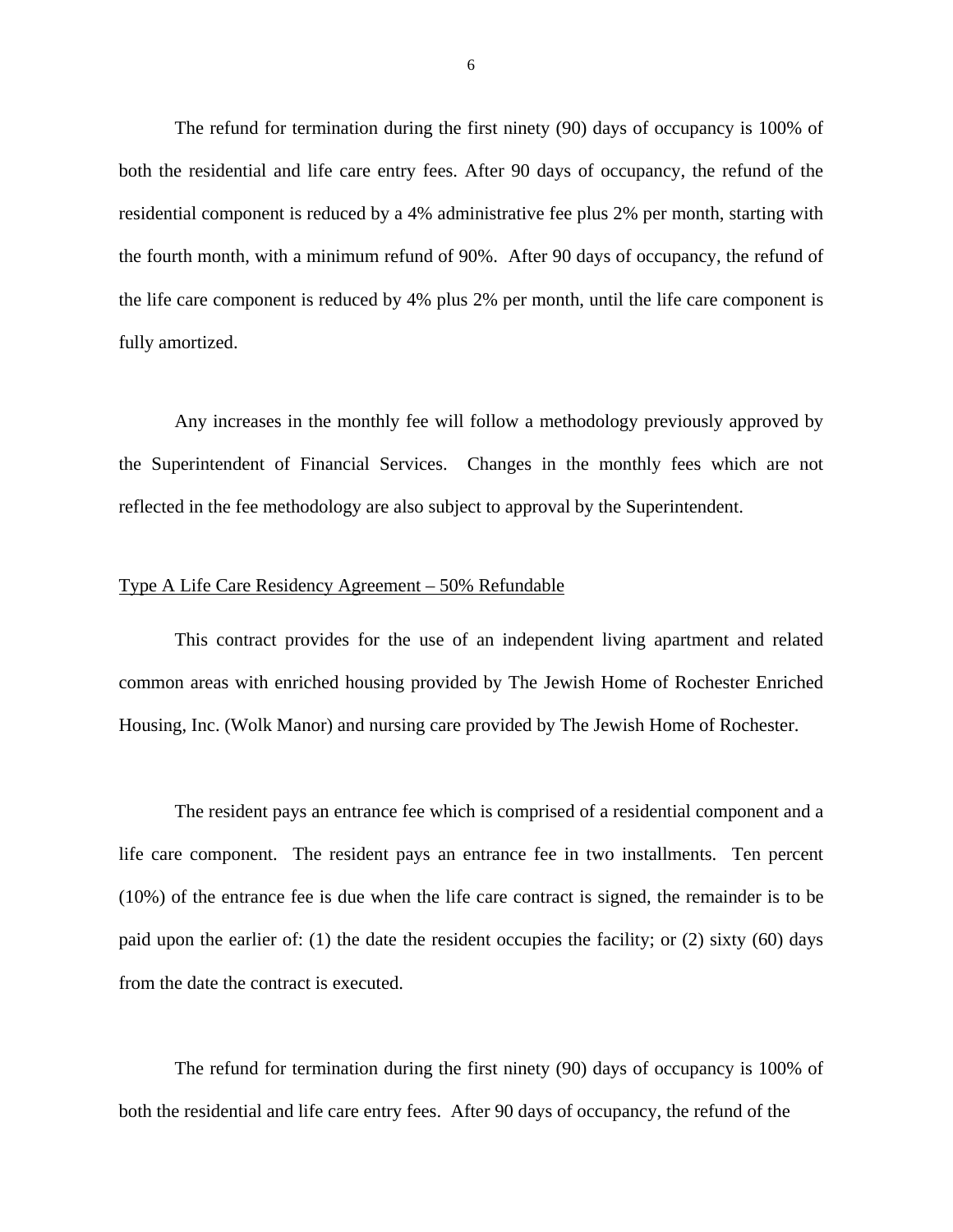fully amortized. residential component is reduced by a 4% administrative fee plus 2% per month, starting with the fourth month, with a minimum refund of 50%. After 90 days of occupancy, the refund of the life care component is reduced by 4% plus 2% per month, until the life care component is

Any increases in the monthly fee will follow a methodology previously approved by the Superintendent. Changes in the monthly fees which are not reflected in the fee methodology are also subject to approval by the Superintendent.

## Type B Residency Agreement – 50% Refundable

In addition to the above mentioned independent living residential apartment and related services as described in the above agreements, this contract provides for sixty (60) days lifetime of enriched housing and sixty days of nursing care at no additional charge. The resident pays an entrance fee comprised of a residential component only. The refund for death or withdrawal during the first 90 days of occupancy is 100% of the entry fee. After 90 days of occupancy, the refund is reduced by a 4% administrative fee plus 2% per month, starting with the fourth month, with a minimum refund 50% of the residency component of the entrance fee..

## Type B Residency Agreement – 100% Refundable

In addition to the independent living residential apartment and related services as described in the above agreements, this contract provides for sixty (60) days lifetime of enriched housing and sixty days of nursing care at no additional charge. The resident pays an entrance fee comprised of a residential component only. For termination by the resident or sponsor the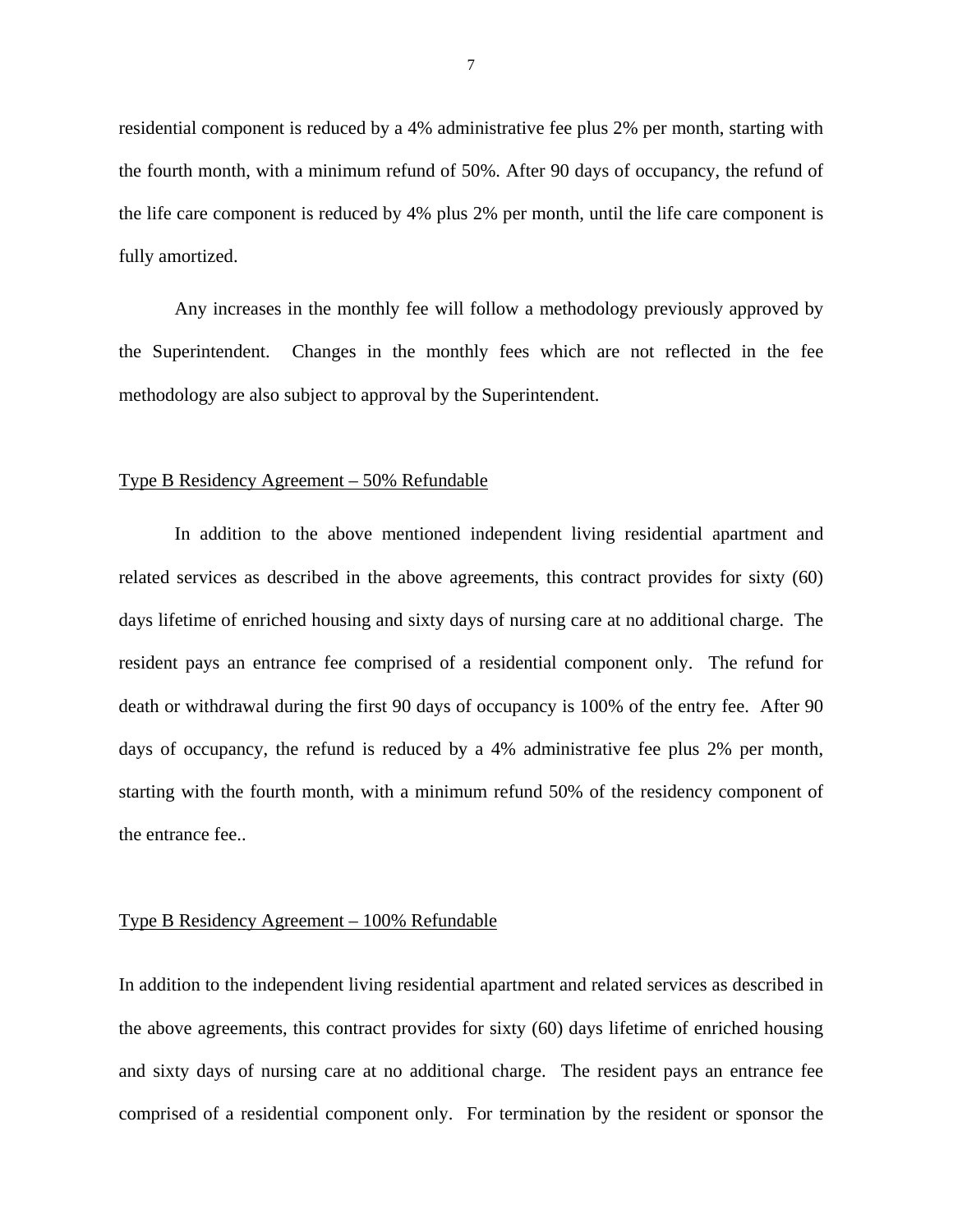<span id="page-9-0"></span>amount of refund, before reduction, will be 100%. The agreement does call for refunds to be reduced by (i) any unpaid entrance fee balance: (ii) amounts due for unpaid monthly fees and accrued interest thereon: (iii) advances made by sponsor: (iv) costs specifically incurred at the request of the resident to the extent those costs were not paid by the resident; (v) any other amounts due sponsor and accrued interest thereon; (vi) the cost of refurbishing the resident's independent living apartment for use by a new occupant and (vii) any unpaid amounts due Jewish Home for nursing home services.

## A. Corporate Governance

Pursuant to the Community's by-laws, management of the Community is vested in a Board of Directors comprised of no less than seven (7) and no more than thirteen (13) members.

As of December 31, 2011, the Community's Board of Directors was comprised of eleven (11) members as follows:

| Name and Residence                        | <b>Principal Business Affiliation</b>   |
|-------------------------------------------|-----------------------------------------|
| Hon. John J. Ark                          | Justice,                                |
| Rochester, New York                       | Monroe County Supreme Court             |
| Stuart I. Boyar                           | President,                              |
| Rochester, New York                       | Cooley Group, Inc.                      |
| Irwin N. Frank, MD<br>Pittsford, New York | Retired                                 |
| Julian M. Gordon<br>Rochester, New York   | Retired                                 |
| Daniel I. Katz*                           | President and Chief Executive Officer,  |
| Rochester, New York                       | Jewish Senior Life                      |
| Sherman F. Levey                          | Attorney,                               |
| Rochester, New York                       | Boylan, Brown, Code, Vigdor and Wilson. |
| Linda Oldfield                            | Attorney,                               |
| Rochester, New York                       | Harris Beach                            |
|                                           |                                         |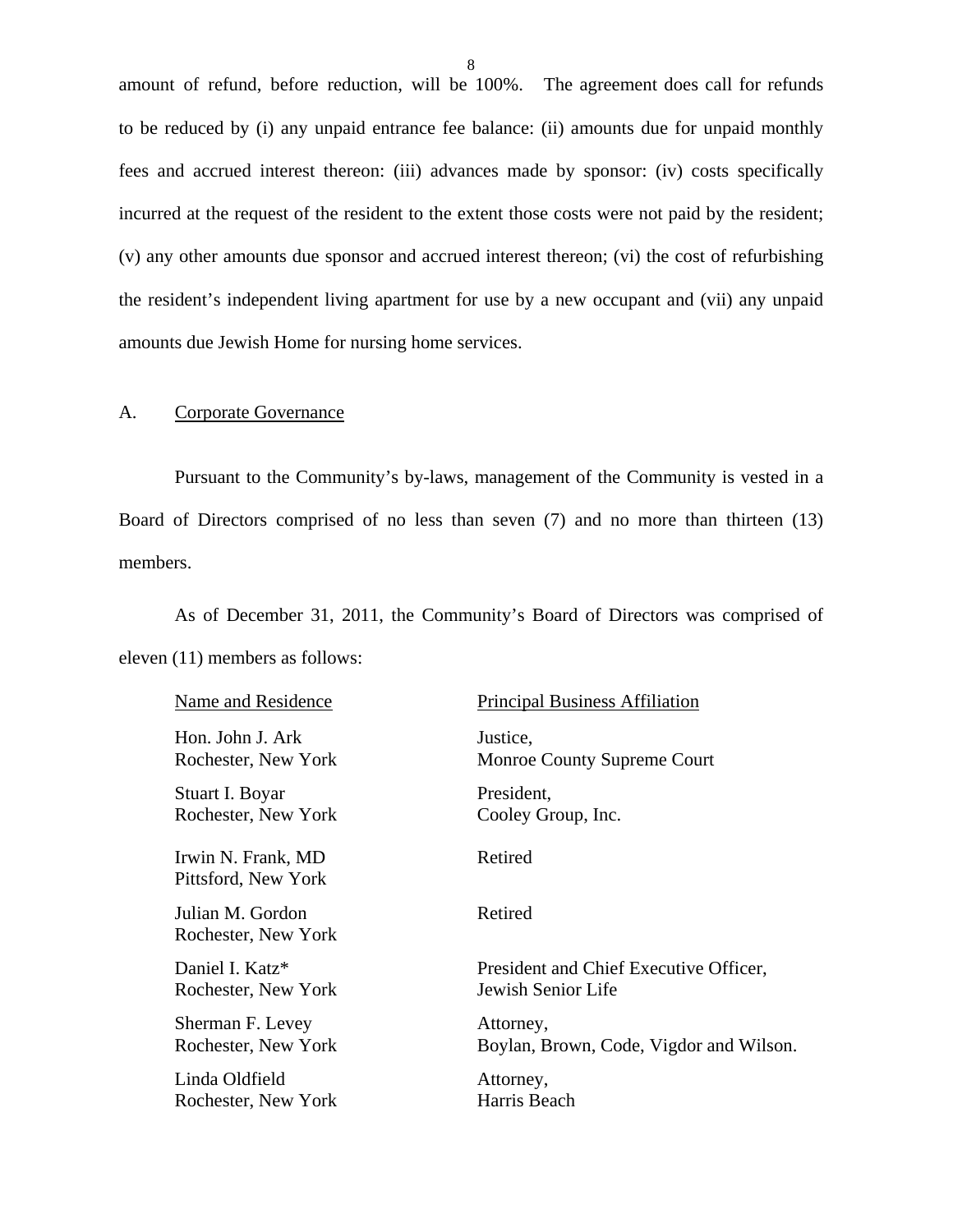| Name and Residence  | <b>Principal Business Affiliation</b> |
|---------------------|---------------------------------------|
| John H. Olsan, MPH  | Director of Mental Health Services,   |
| Rochester, New York | Rochester Rehabilitation              |
| David G. Ross       | Attorney,                             |
| Rochester, New York | Ross and Gould-Ross                   |
| Susan Rothenberg    | Physical Therapist,                   |
| Rochester, New York | Self Employed                         |
| Myron Silver*       | Owner.                                |

Rochester, New York Continental Beauty School

\* Indicates non-voting board member.

The Board of Directors are required to meet at least on a quarterly basis each year, of which one (1) of the meetings is designated as the annual meeting of the Board of Directors. The annual meeting is to take place within six months of the end of the Community's fiscal year. Regular board meetings are held on a quarterly basis. The Chairman of the Board may, and at the request in writing of the Parent or any five directors, the Secretary shall call special meetings of the board.

A review of the minutes of the meetings of the Board of Directors during the examination period revealed that the meetings were generally well attended, with all board members attending at least one-half of the meetings that they were eligible to attend.

Article III, Section 2 of the Community's by-laws states the following in part:

"…One of the directors will be a resident of The Summit at Brighton or Wolk Manor..."

As of December 31, 2011, the board of directors of the Community did not include a resident of The Summit at Brighton or Wolk Manor.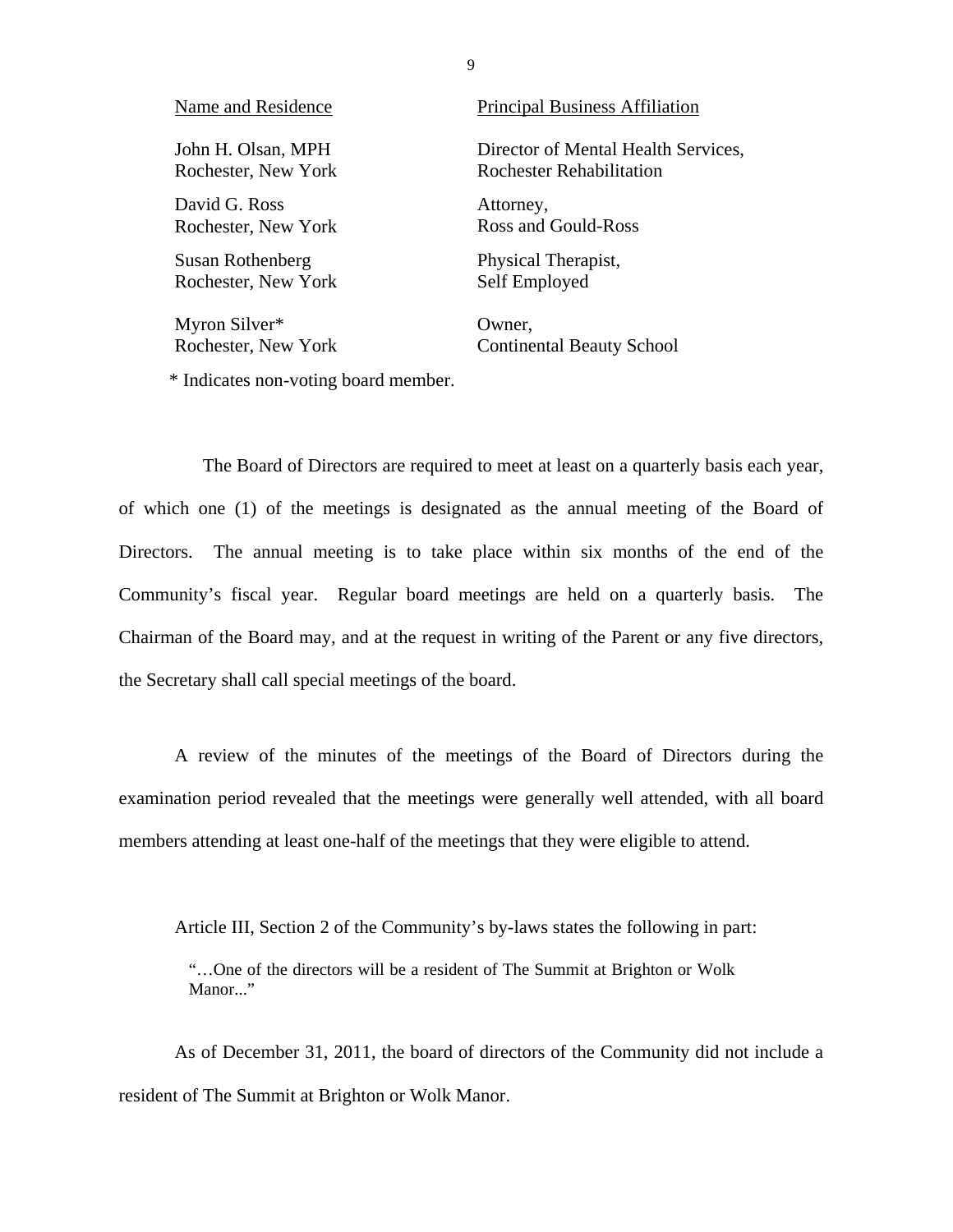It is recommended that the Community comply with Article III, Section 2 of its bylaws and include a resident of Summit at Brighton or Wolk Manor on its board of directors.

Article III, Section 3(a) of the Community's by-laws states the following in part:

"Board positions other than those filled ex officio shall be filled by appointment by the Parent…in its capacity as the Member of the Corporation…"

The Community reported on the jurat page of its filed December 31, 2011 annual statement, members of the board of directors who were not elected members of the board of directors or ex-officio members of the board. In addition, the Community reported on the jurat page of its filed December 31, 2011 annual statement, members of the board of directors who were not empowered with voting rights.

It is recommended that the Community restrict the reporting of its board of directors on the jurat page of its filed annual statements to only those members who are duly appointed by the sole shareholder or are ex-officio members of the board and who are empowered with voting rights.

A similar recommendation was included in the prior report on examination.

A review of the Community's board minutes and pertinent minutes of its parent, Jewish Senior Life, revealed that such minutes did not reflect each occurrence involving the termination, resignation and appointment of members of the Community's board of directors.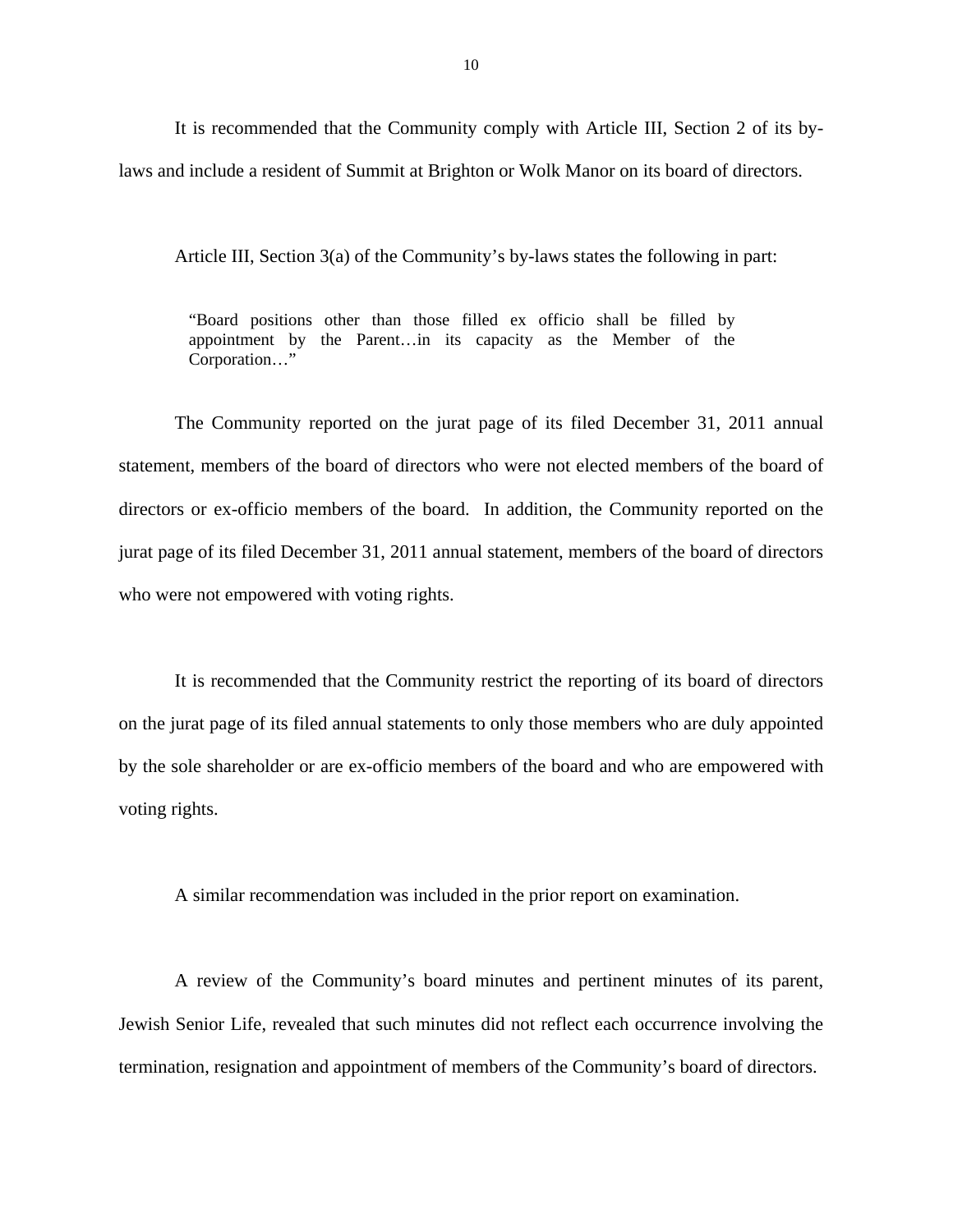It is recommended that the Community's board minutes reflect all changes with regard to the members of the Community's board of directors.

A similar recommendation was included in the prior report on examination.

The officers of the Community as of December 31, 2011 were as follows:

| Name             | Title                          |
|------------------|--------------------------------|
| Stuart I. Boyar  | <b>Board Chairman</b>          |
| Linda Oldfield   | <b>Board Vice-Chairman</b>     |
| Daniel Katz      | <b>Chief Executive Officer</b> |
| Deborah McIlveen | <b>Chief Financial Officer</b> |
| John Olsan       | Treasurer                      |
| John Ark         | Secretary                      |

Note: Stuart J. Boyar resigned as Board Chairman on March 27, 2012. The Board Chairman position remained vacant as of the date of this report on examination.

# B. Holding Company System

Below is a chart of the Community's holding company system as of December 31,

2011: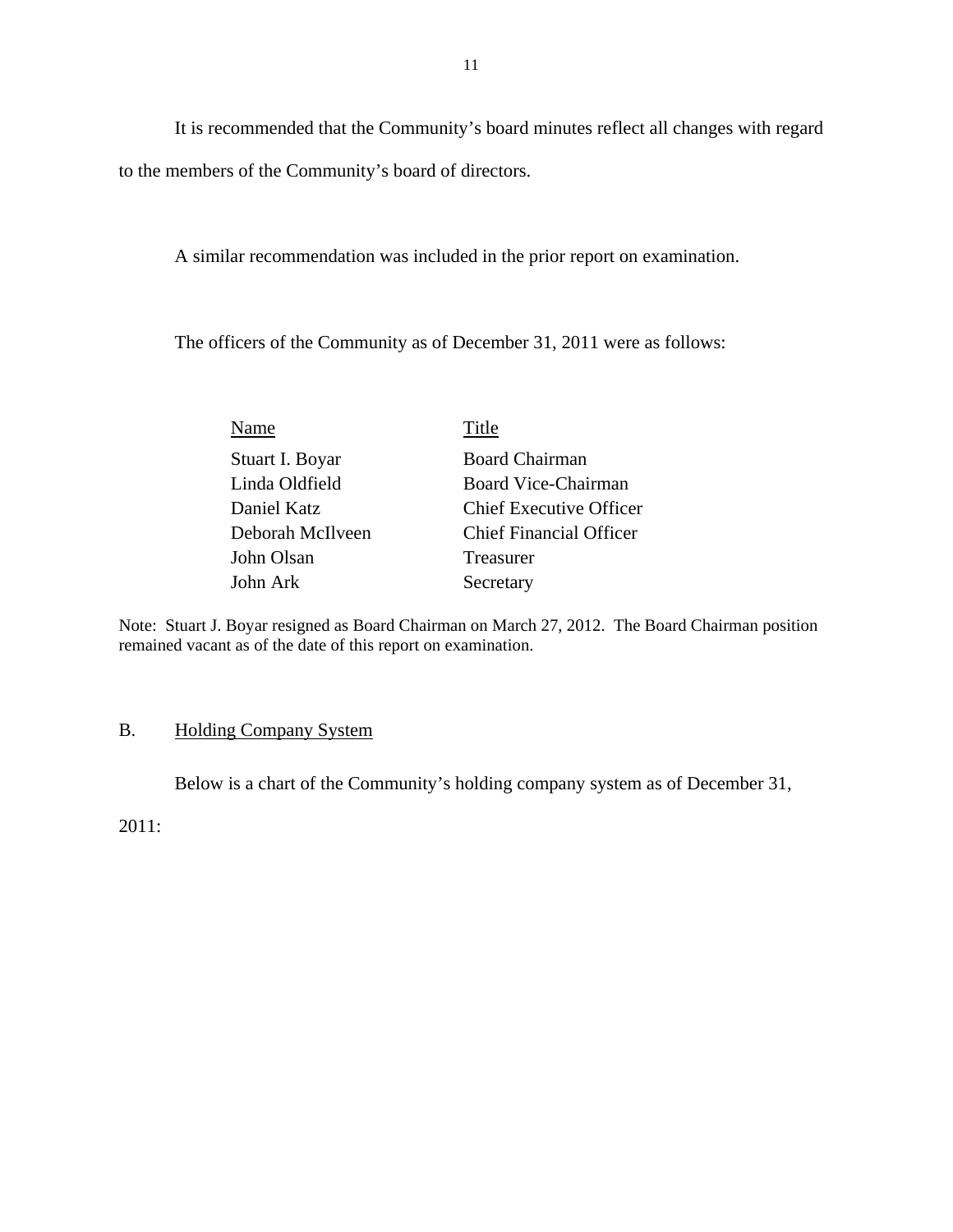

## Jewish Senior Life

Jewish Senior Life, a New York organized not-for-profit corporation, is the sole voting member (parent) of Summit at Brighton and Summit's other affiliates shown in the above chart. Jewish Senior Life is empowered to appoint the board of directors of Summit at Brighton, to amend its certificate of incorporation and by-laws and to approve certain corporate transactions entered into by the Community.

## The Jewish Home of Rochester Enriched Housing, Inc. ("Wolk Manor")

The Jewish Home of Rochester Enriched Housing, Inc. owns an enriched housing center referred to as Wolk Manor which consists of sixty units for use by the residents of Summit at Brighton and private pay individuals. Wolk Manor is located at 4000 Summit Circle Drive, Rochester, New York and shares common areas with the Community. Wolk Manor is managed by Summit pursuant to an inter-company management agreement.

 Home of Rochester Senior Housing, Inc. (Summit at Brighton) and The Jewish Home The Management Agreement, dated August 28, 2008, made between the The Jewish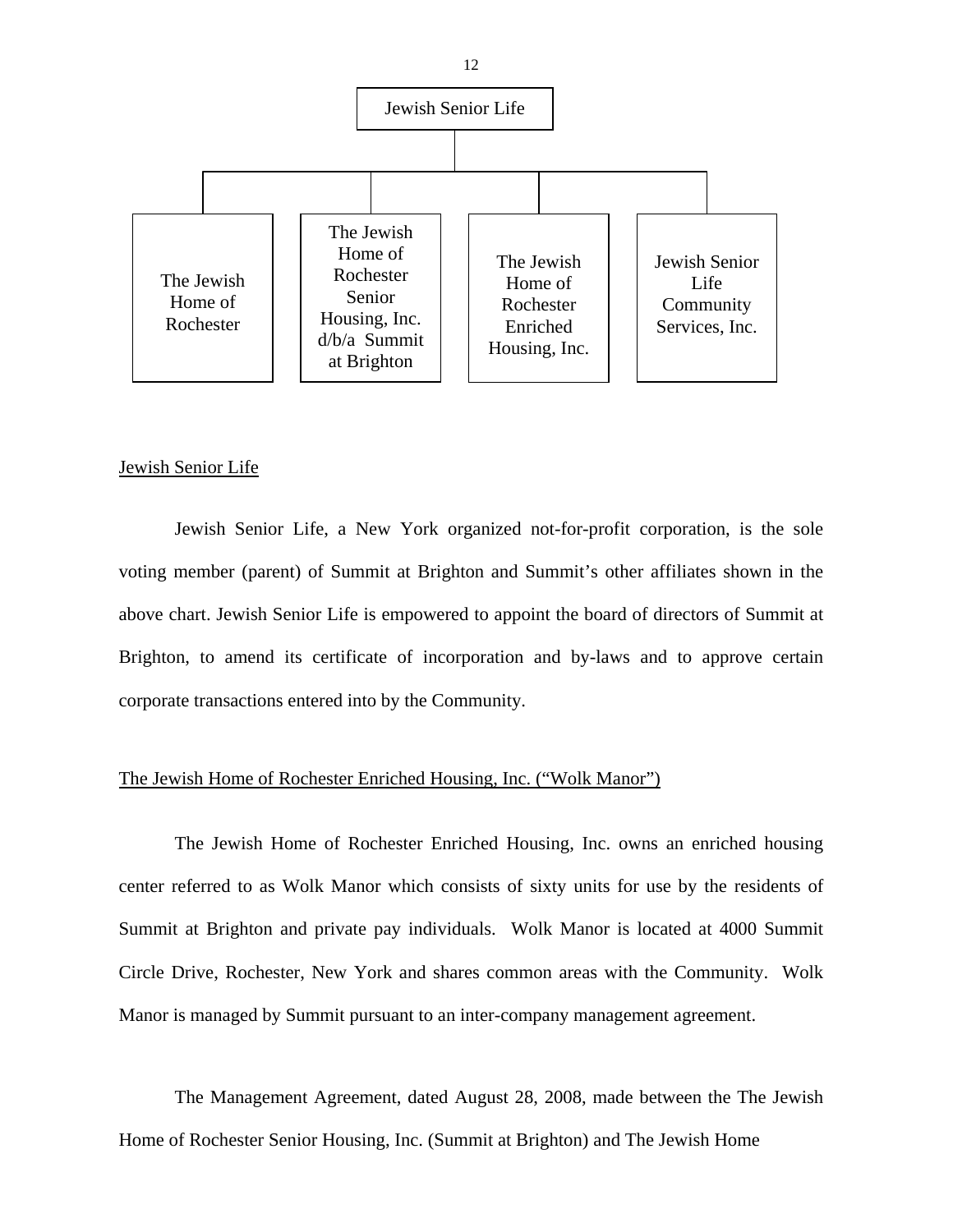Rochester Enriched Housing, Inc. (Wolk Manor) provides for Summit at Brighton to maintain and manage the sixty units enriched housing center ("Facility") located at 4000 Summit Circle Drive, Rochester, New York. According to the agreement, Summit at Brighton provides all services required to be provided to the Facility's residents including meals, 24 hour professional care assistance, personal laundry and linen services, scheduled transportation, medication supervision, housekeeping service, focused daily activities, and security.

## The Jewish Home of Rochester

existing agreement which is dated December 31, 2007 for such nursing home care services. The Jewish Home of Rochester ("JHR") provides The Jewish Home of Rochester Senior Housing, Inc. with nursing home care services to the life care residents (those living in independent units or enriched units on a life care contract) contingent upon a medical determination that a resident requires nursing hone care services. The affiliates have an However, it is noted that the agreement is silent as to the specific nursing care services that are to be provided.

It is recommended that the Community amend its existing agreement with The Jewish Home of Rochester to clearly specify the nursing care services that are to be provided under the arrangement.

A similar recommendation was included in the prior two reports on examination.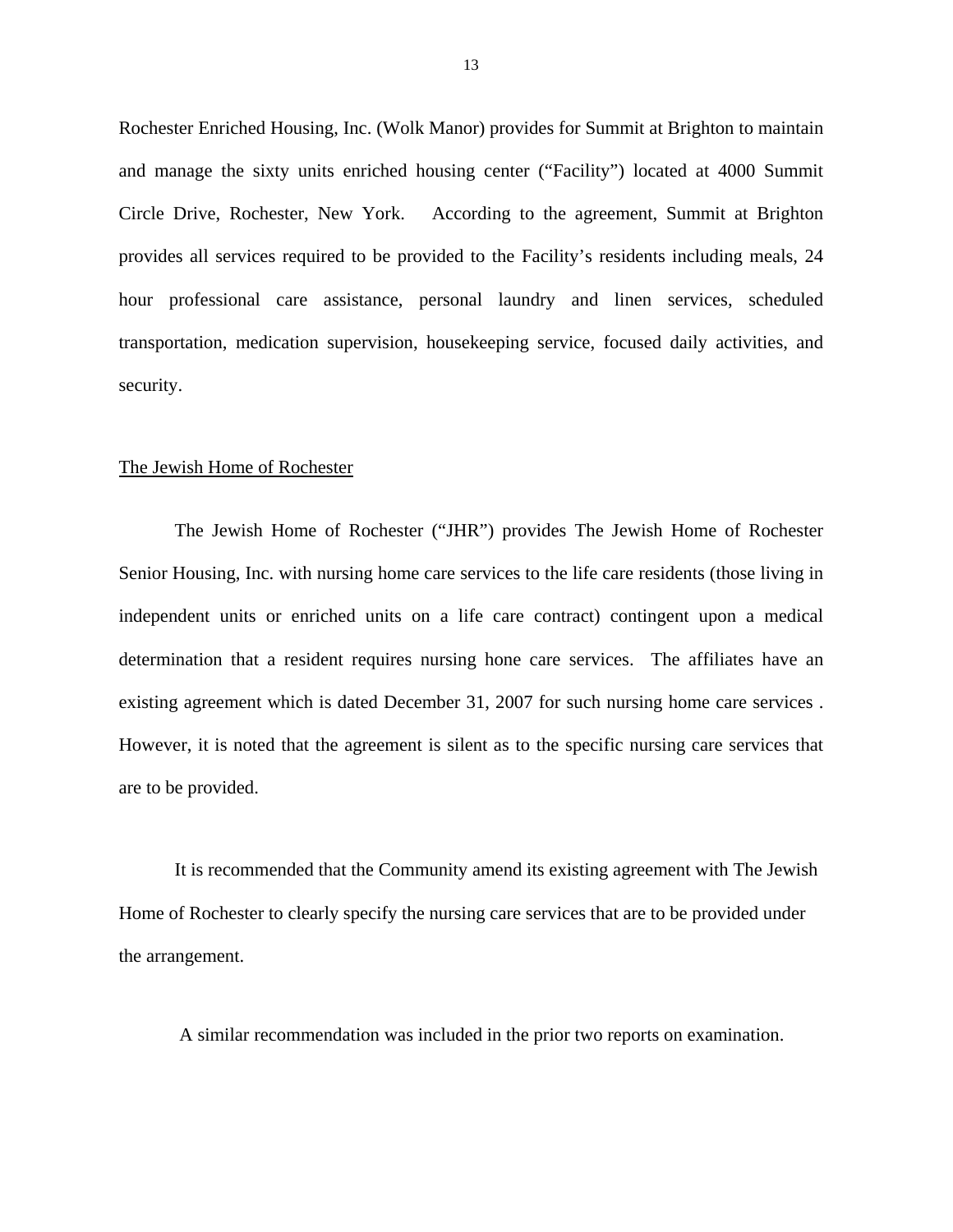<span id="page-15-0"></span>Jewish Senior Life Community Services, Inc.

Jewish Senior Life Community Services, Inc. was established in 2011 to operate programs related to community services. One such service, Marian's House, is currently being constructed and will provide daycare and respite services to Alzheimer's patients from the Rochester, New York area.

## C. Occupancy Rates

The following reflects the occupancy ratios at each year-end of the examination period for each of the facilities within the Community:

|                                                       | 2007  | 2008  | 2009   | 2010  | 2011  | Oct. 30, 2012 |
|-------------------------------------------------------|-------|-------|--------|-------|-------|---------------|
| Independent<br>living units<br>Enriched /             | 95.8% | 94.2% | 93.3%  | 89.6% | 72.9% | 70.1%         |
| <b>Assisted Living</b><br>facility<br>Skilled nursing | 91.6% | 93.0% | 97.7.% | 96.7% | 83.7% | 85.9%         |
| facility                                              | N/A   | N/A   | N/A    | N/A   | N/A   | N/A           |

As indicated in the above chart, the Community's independent living units occupancy ratio has declined substantially since December 31, 2009, primarily because the Community has been unable to fill vacant independent living units because of economic and narrowed marketing perimeters.

It is noted that in 2012, the Community initiated a renovation program relative to upgrading its independent living units and also has started a new marketing strategy aimed at targeting potential new residents from a more diversified demographic population with the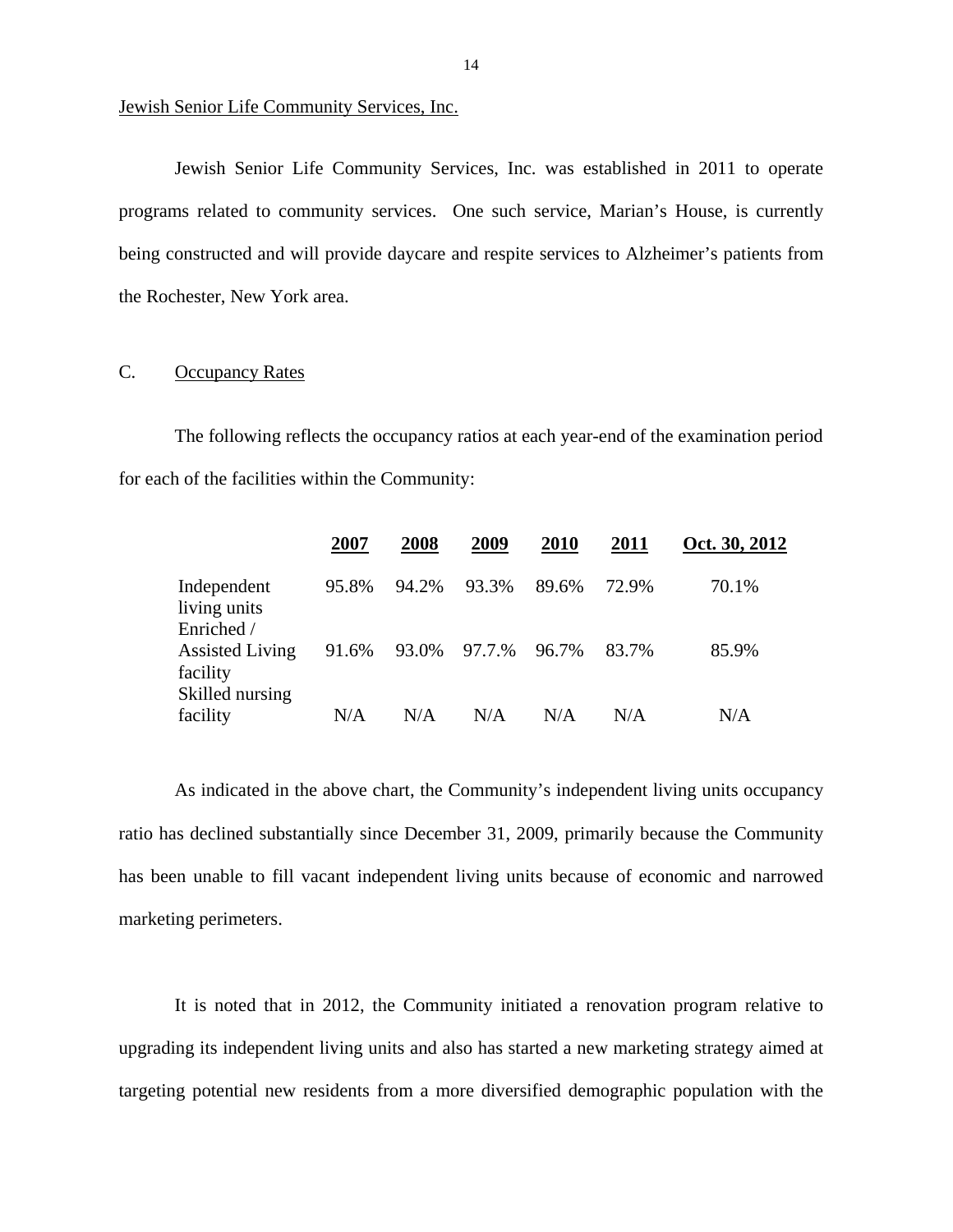<span id="page-16-0"></span>goal of increasing its independent living units occupancy ratio to an acceptable level (approximately 95%).

It is recommended that the Community continue its efforts to increase its independent living units occupancy ratio to an acceptable level (approximately 95%).

## D. **Investment Custodial Agreements**

The Community, at the time of examination, did not maintain custodial agreements for the safeguarding of its investments (other than those investments held under an approved agreement with a bank trustee pursuant to the Community's bond indenture issued by the Monroe County Industrial Development Agency) that are held in the depository accounts of banking institutions.

With regard to investments that are not held pursuant to the existing bond indenture issued by the Monroe County Industrial Agency, it is recommended that the Community establish appropriate custodial agreements with the financial institutions that safeguard its investments and include the Department's previously recommended enumerated protective covenants and provisions in such custodial agreements.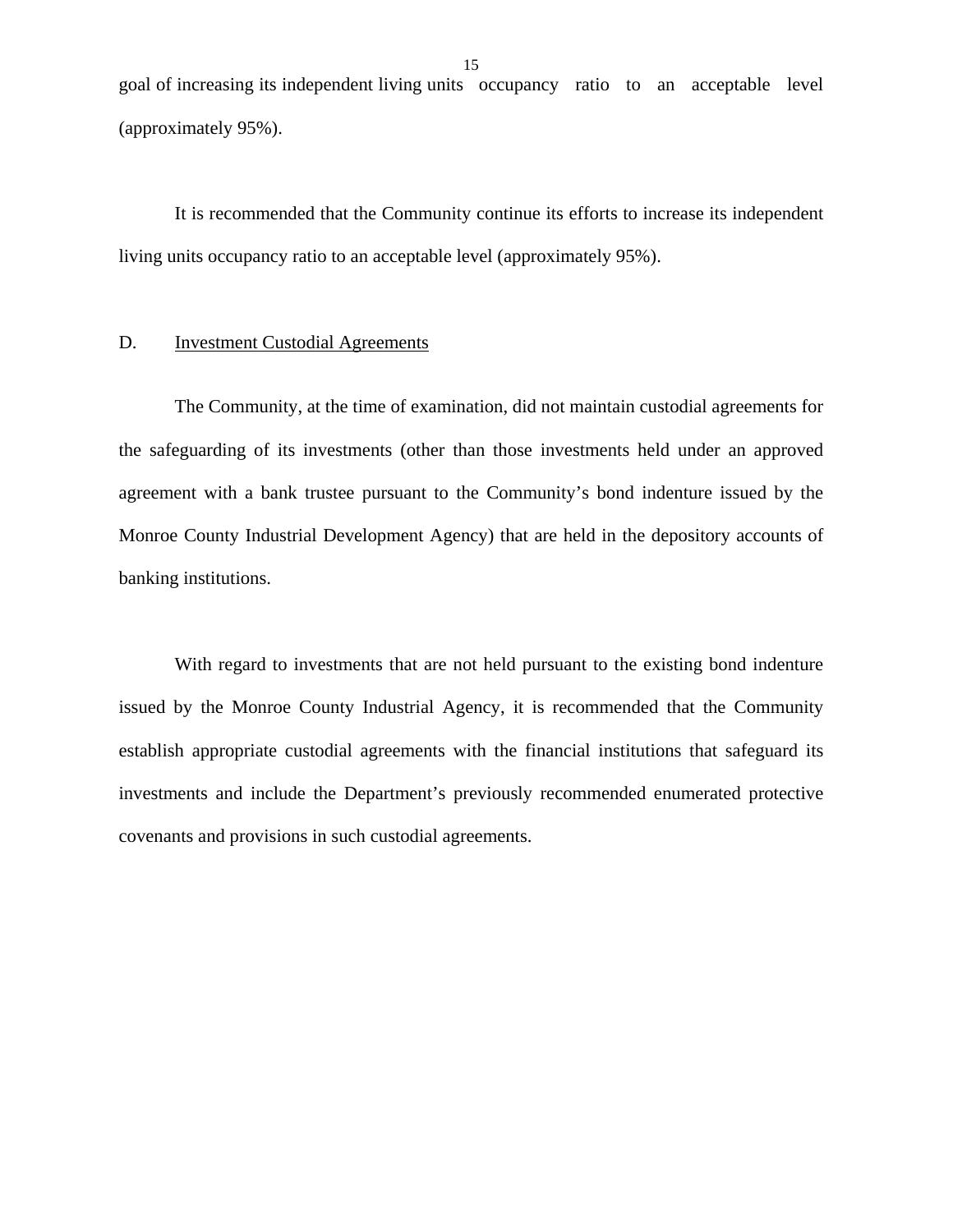## **3. FINANCIAL STATEMENTS**

## A. Balance Sheet

The following shows the assets, liabilities and surplus as determined by this examination as of December 31, 2009. It is the same as the actuarial balance sheet reported by the Community, revised as of August 27, 2011, presented on a statutory actuarial basis pursuant to Department Regulation No. 140 (11 NYCRR 350):

| Assets                                    | Examination      | <b>Community</b> |
|-------------------------------------------|------------------|------------------|
| Cash and invested assets                  | \$8,780,000      | \$8,780,000      |
| Accounts receivable and prepaid expenses  | 97,000           | 97,000           |
| Land                                      | 1,540,000        | 1,540,000        |
| <b>Building</b>                           | 22,124,000       | 22,124,000       |
| Furniture, fixtures and equipment         | 2,968,000        | 2,968,000        |
| Accumulated depreciation                  | (6,586,000)      | (6,586,000)      |
| Deferred financing costs                  | 1,628,000        | 1,628,000        |
| <b>Total assets</b>                       | \$30,551,000     | \$30,551,000     |
| Liabilities                               |                  |                  |
| Loans payable (IDA Bonds)                 | \$13,104,000     | \$13,104,000     |
| Actuarial reserve                         | 23,366,000       | 23,366,000       |
| <b>Total liabilities</b>                  | 36,470,000<br>\$ | 36,470,000<br>\$ |
| Total net surplus                         | (5,919,000)      | (5,919,000)      |
| Total liabilities and net surplus         | 30,551,000<br>\$ | 30,551,000<br>\$ |
| Ratio of net surplus to total liabilities | $(16.2)\%$       | (16.2%           |

Note: It should be noted that the asset values herein are reported on a statutory actuarial basis. As such, the values differ from the certified financial statements prepared by the Community's certified public accountants.

 Department Regulation No. 140 (11 NYCRR 350.1(s)). The Community's minimum actuarial surplus Note: As of December 31, 2009, the Community was not in satisfactory actuarial balance, as determined using generally accepted actuarial standards and applying the statutory requirements defined in Part 350.1(s) of requirement, as determined using generally accepted actuarial standards and applying the aforementioned statutory requirements, was deficient in the amount of \$ 5,919,000. The Community is currently operating under a Plan of Restoration that was accepted by the Department on June 22, 2010.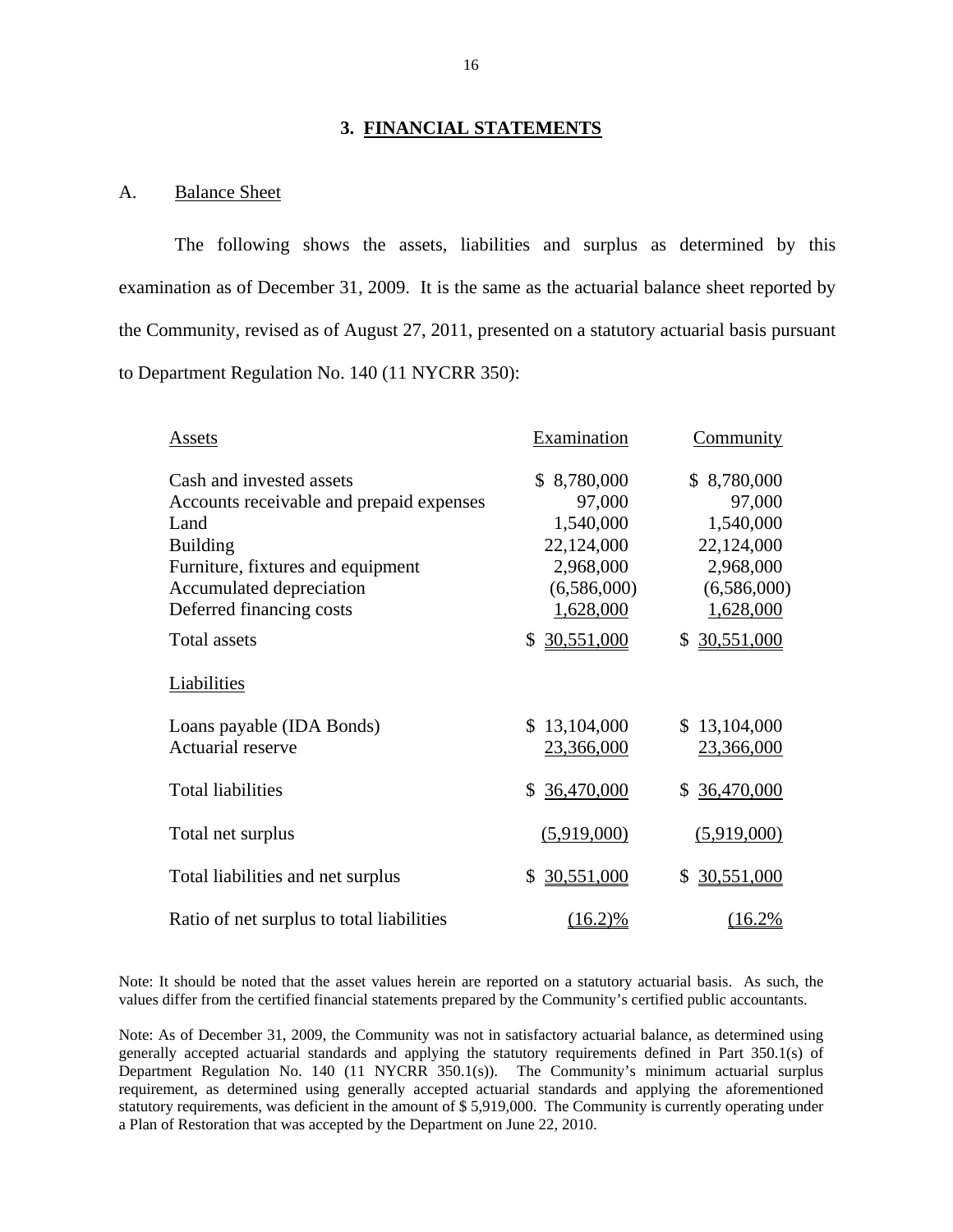## 17

# <span id="page-18-0"></span>B. Statement of Revenue, Expenses and Change in Actuarial Surplus

The statement of revenue and expenses is presented on a statutory modified GAAP basis for the three-year examination period, January 1, 2007 through December 31, 2009.

# Revenue

| Monthly maintenance fees              | \$10,971,334   |    |            |
|---------------------------------------|----------------|----|------------|
| Other revenue from residents          | 225,503        |    |            |
| Revenue from related organizations    | 8,921,308      |    |            |
| Earned entrance fees (net of refunds) | 1,361,353      |    |            |
| Patient revenue from nonresidents     | 798,492        |    |            |
| Non-operating revenue                 | 329,094        |    |            |
| Total revenue                         |                | S. | 22,607,084 |
| <b>Expenses</b>                       |                |    |            |
| Interest expense                      | \$2,059,687    |    |            |
| Facility and dining expenses          | 7,260,505      |    |            |
| Health expenses                       | 5,490,158      |    |            |
| Administration expenses               | 7,654,775      |    |            |
|                                       |                |    |            |
| Depreciation and amortization charges | 3,304,433      |    |            |
| Real estate taxes                     | <u>241,962</u> |    |            |
| Total expenses                        |                | \$ | 26,011,520 |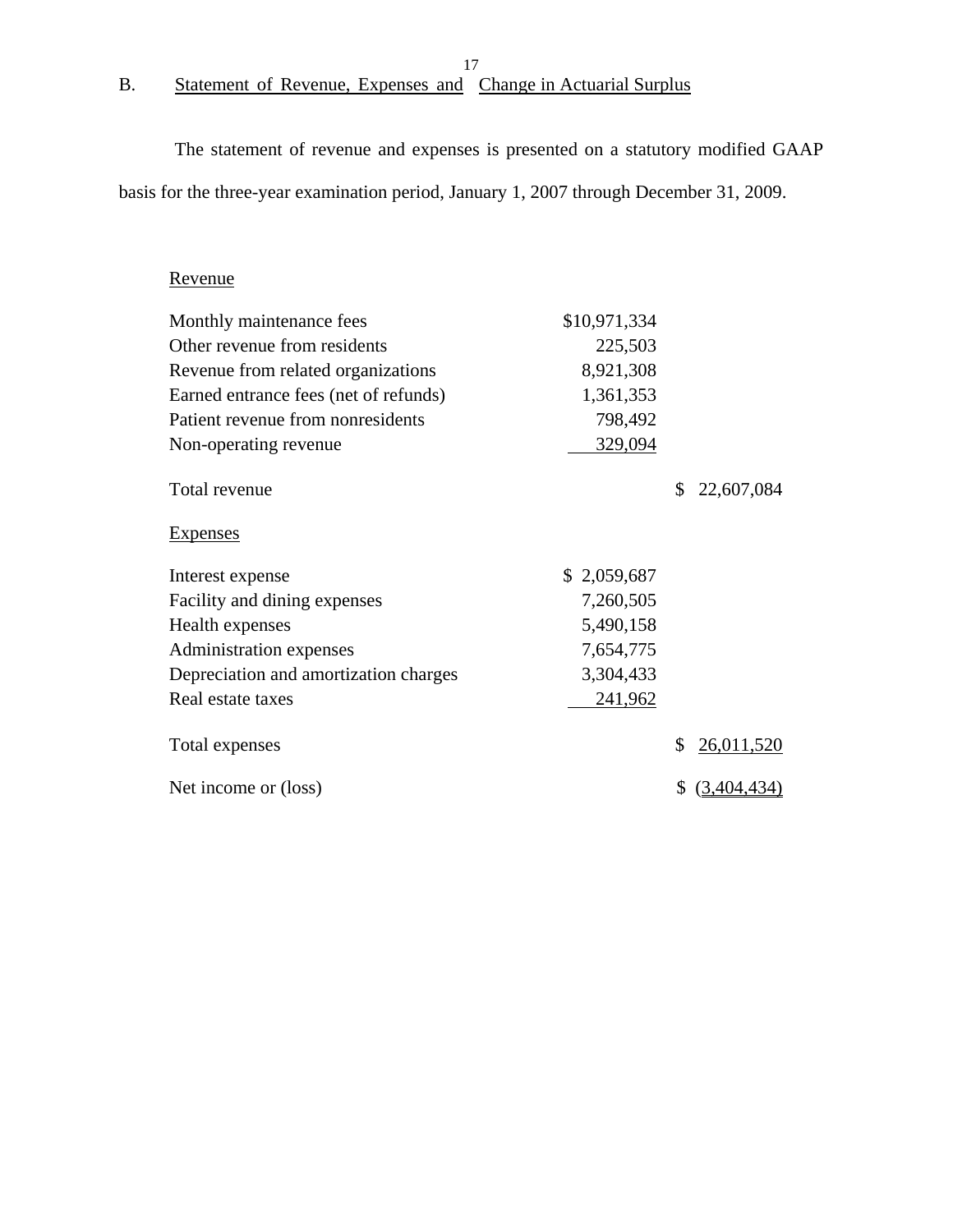## Change in Actuarial Surplus

Actuarial surplus decreased \$1,165,000 during the three-year period January 1, 2007

through December 31, 2009, detailed as follows:

| Actuarial surplus, per report on<br>examination, as of December 31, 2006 |                     |                        | \$(4,754,000)  |
|--------------------------------------------------------------------------|---------------------|------------------------|----------------|
|                                                                          | Gains in<br>surplus | Losses in<br>surplus   |                |
| Net income<br>Other changes in net assets                                |                     | \$3,404,434<br>269,951 |                |
| Statutory adjustment<br>as per examination*                              | \$2,509,385         |                        |                |
| Total gains/losses in surplus                                            | \$2,509,385         | \$3,674,385            |                |
| Net decrease in actuarial surplus                                        |                     |                        | \$(1,165,000)  |
| Actuarial surplus as of December 31,<br>2009                             |                     |                        | \$ (5,919,000) |

\*Note: This adjustment represents the difference between the net income pertaining to the statutory modified GAAP basis of accounting and the actuarial surplus.

## **4. LONG-TERM DEBT**

Summit at Brighton maintained long-term debt in the amount of \$8,525,000 as of December 31, 2011 in the form of Revenue bonds issued via a mortgage loan installment sales agreement with the County of Monroe Industrial Development Agency (IDA) payable in annual installments through November, 2032. Such mortgage loan installment sales agreement provided for issuance of Series 2006 Bonds issued under an Indenture of Trust dated June 1, 2006 ("Indenture") between the IDA and The Bank of New York Mellon ("Trustee") subject to certain covenants on the part of Summit at Brighton.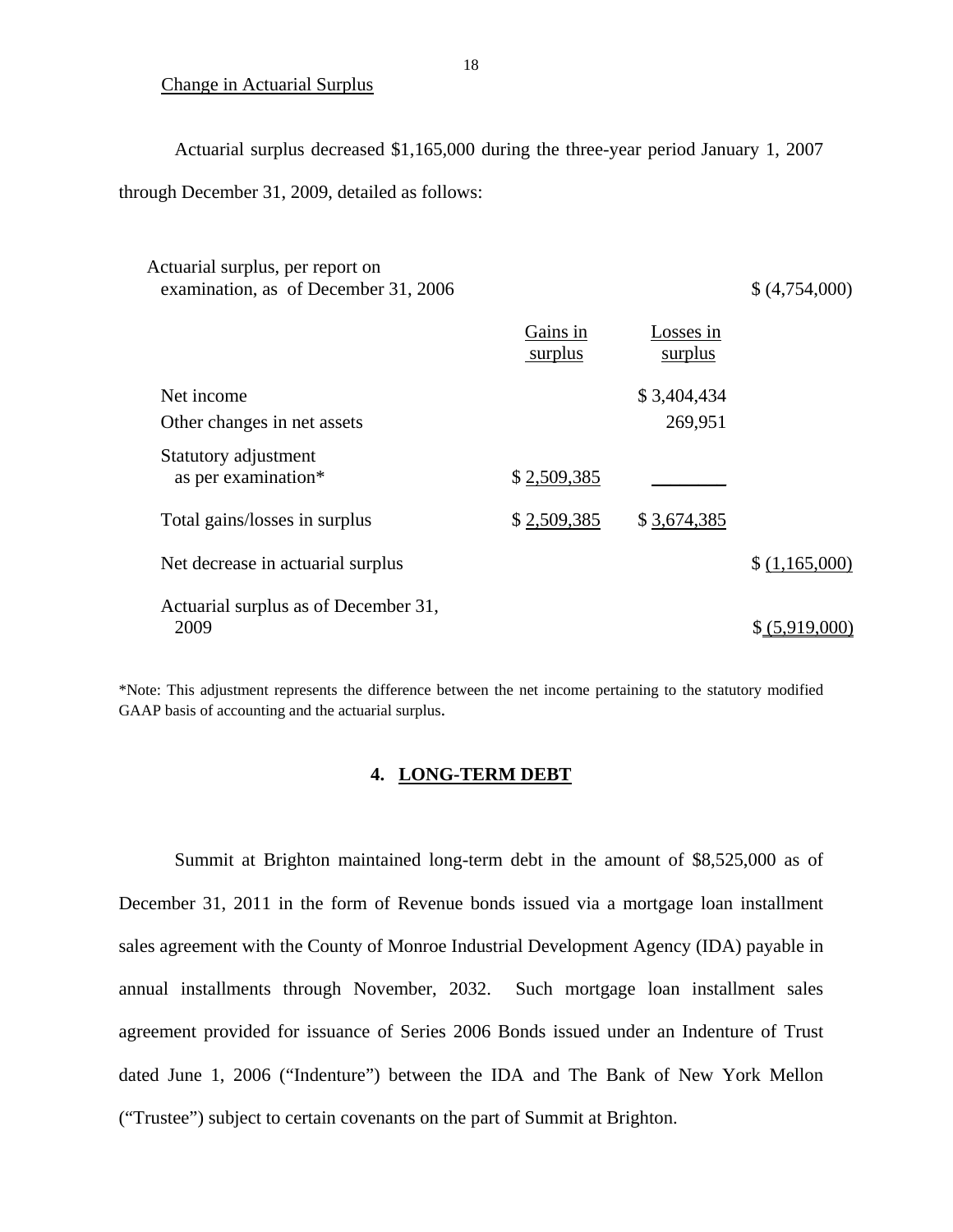<span id="page-20-0"></span>As of December 31, 2011, Summit was in non-compliance with one covenant with regard to the Installment Sales Agreement and with regard to the Indenture of Trust agreement. Although such non-compliance with the covenant did not constitute an event of default, the Community obtained from the majority bondholder, on May 17, 2012, a waiver of any event of default of any or all of such covenant violations that may have occurred with regard to such Installment Sales Agreement related to the Indenture of Trust agreement.

## **5. CONCLUSION**

As of December 31, 2009, the Community was not in satisfactory actuarial balance, as determined using generally accepted actuarial standards and applying the statutory requirements defined in Part 350.1(s) of Department Regulation No. 140 (11 NYCRR 350.1(s)). The Community's minimum actuarial surplus requirement, as determined using generally accepted actuarial standards and applying the aforementioned statutory requirements, was deficient in the amount of \$ 5,919,000.

The Community is currently operating under a Plan of Restoration that was accepted by the Department on June 22, 2010.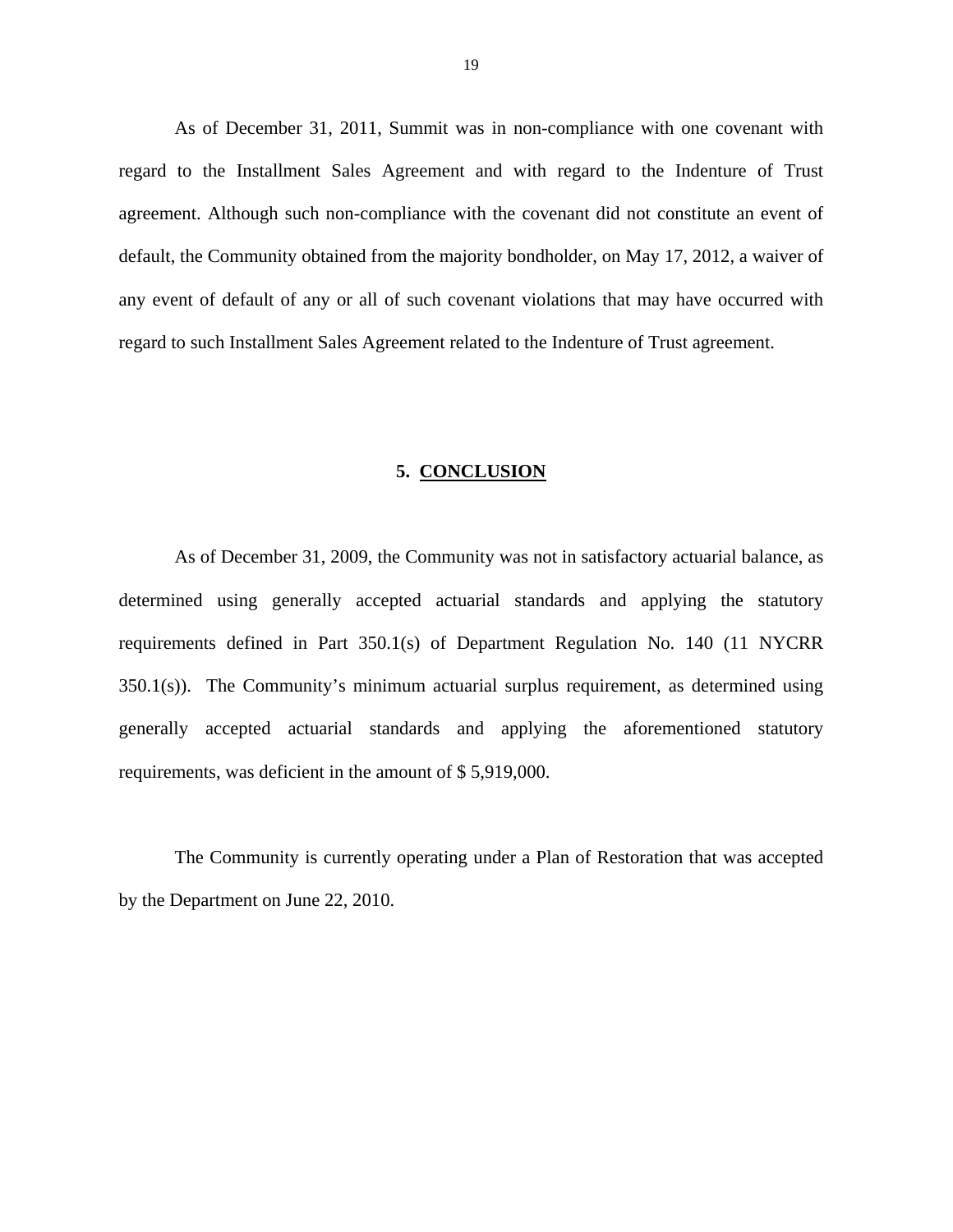## **6**. **COMPLIANCE WITH PRIOR REPORT ON EXAMINATION**

<span id="page-21-0"></span>The prior report on examination as of December 31, 2006, contained the following nine (9) comments and recommendations (page numbers refer to the prior report on examination):

## Actuarial Surplus

1. As of December 31, 2006, the Community's minimum 2/3/17/20 surplus requirement as determined using generally accepted actuarial standards and applying statutory requirements, was impaired in the amount of \$4,754,000.

> It is recommended that the Community continue to operate under its Plan of Restoration, accepted by the New York Insurance Department on August 27, 2007, in order to bring its required surplus to an adequate level.

> *The Community continues to operate under a revised Plan of Restoration which was accepted by the Department on June 22, 2010.*

Management

2. It is recommended that the Community disclose its certificate 4 of authority issue date in its future annual statement filings made with the New York Insurance Department.

*The Community has complied with this recommendation.* 

3. It is recommended that the Community restrict the reporting 7 of its board of directors in the jurat pages of its filed annual statements to only those members who are appointed by the sole shareholder and who are empowered with voting rights relative to those matters presented before the board.

> *The Community has not fully complied with this recommendation. A similar recommendation is included within this report on examination.*

**ITEM NO. PAGE NO.**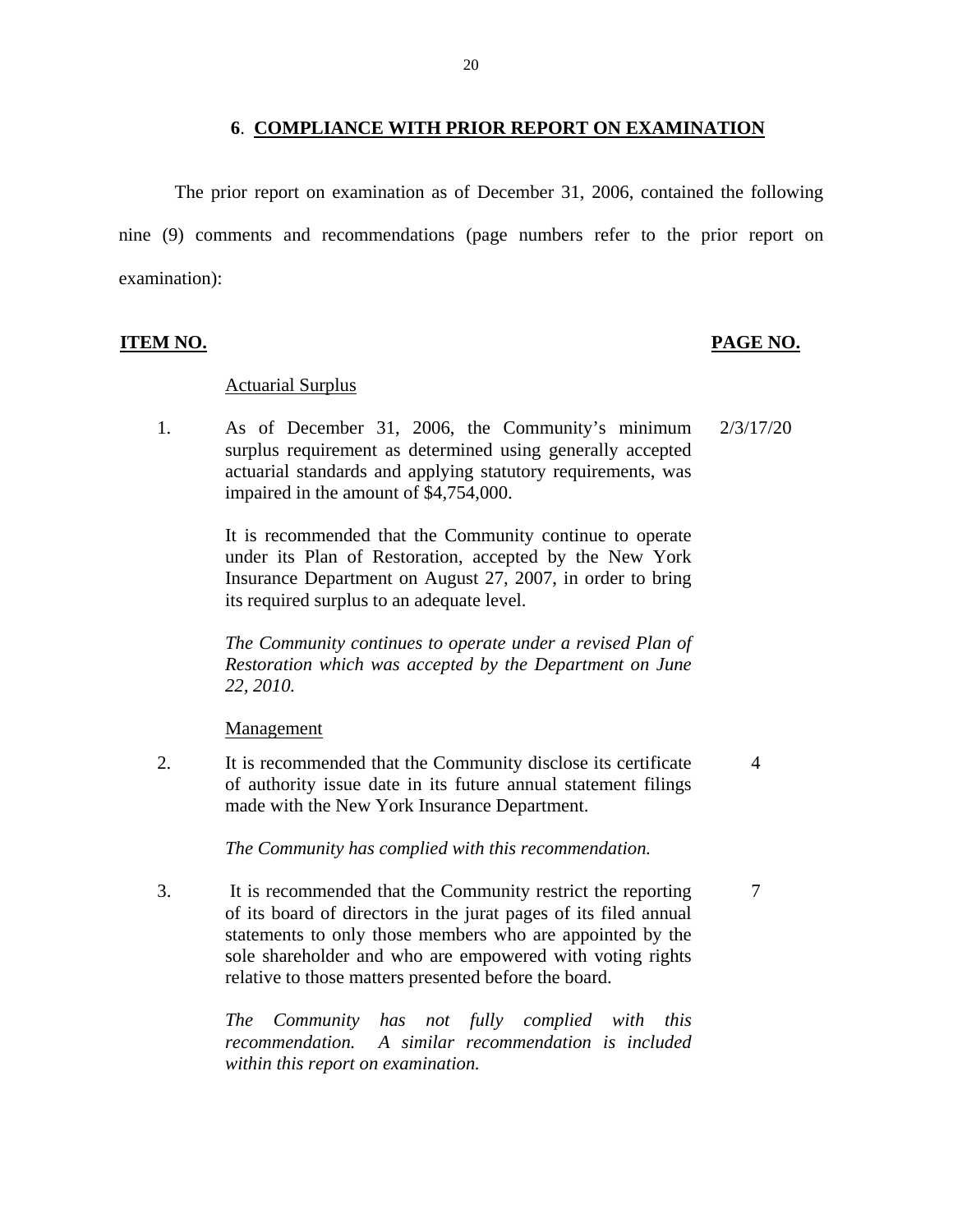## **ITEM NO. PAGE NO.**

4. It is recommended that the board minutes reflect each 8 occurrence involving the termination, resignation and appointment of members to the Community's board of directors.

> *The Community has not fully complied with this recommendation. A similar recommendation is included within this report on examination.*

5. It is recommended that the Community correct the 8 discrepancy in the language between its charter and by-laws relative to the minimum number of directors required for the composition of the Community's board of directors.

*The Community has complied with this recommendation.* 

6. It is again recommended that directors who have failed to 9 attend the board meetings on a regular basis attend meetings on a more consistent basis. Board members who are unable or unwilling to attend meetings consistently, should resign or be replaced.

*The Community has complied with this recommendation.* 

## Holding Company System

7. It is again recommended that the Community amend its 12 existing agreement with The Jewish Home of Rochester to clearly specify the nursing care services that are to be provided under the arrangement. In addition, it is also recommended that the agreement specify the method of cost reimbursement for the applicable services provided.

> *The Community has not complied with this recommendation. A similar recommendation is included within this report on examination.*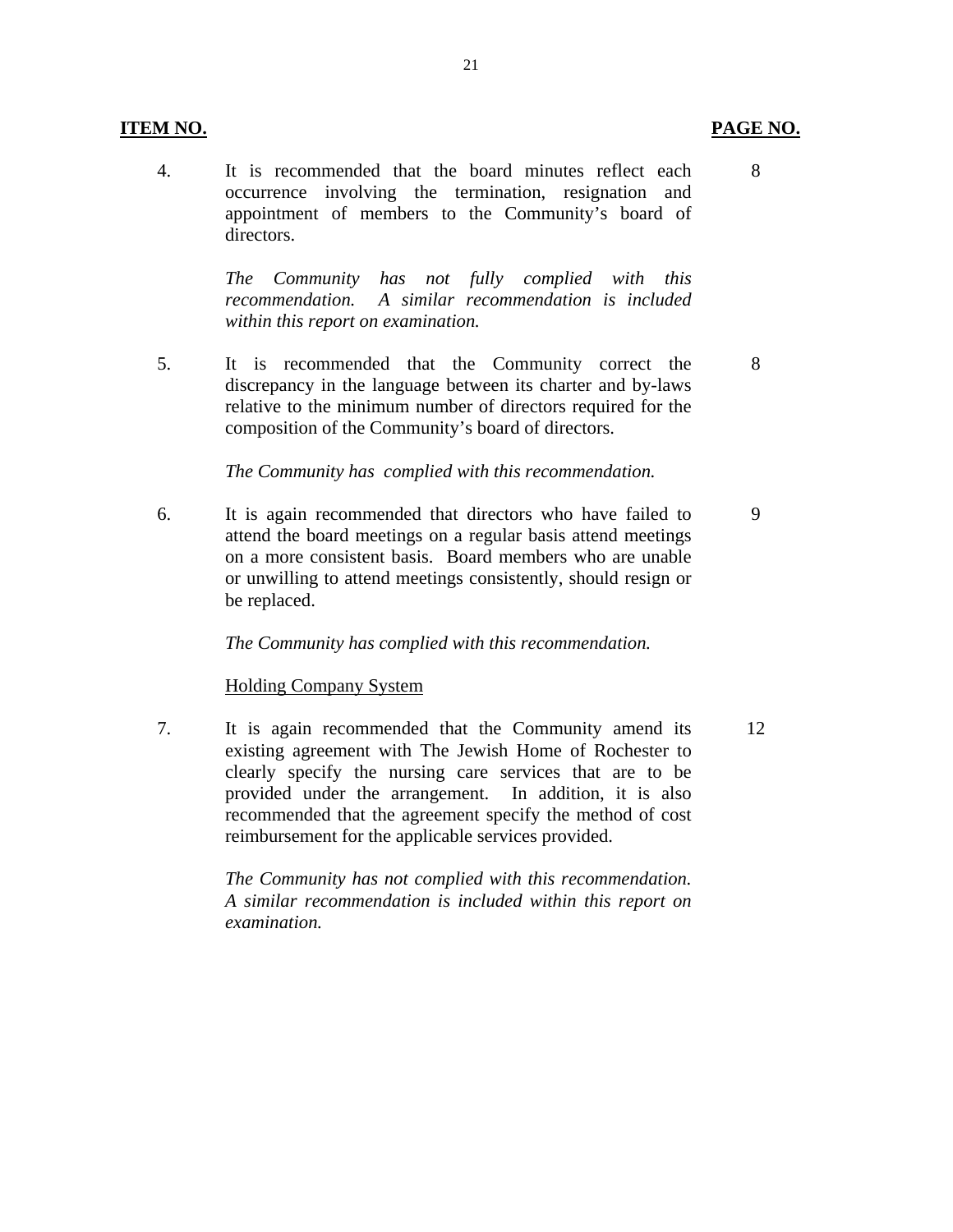8. It is recommended with regard to the Community's investments that are not held pursuant to any existing bond indenture with the Industrial Development Agency that Summit at Brighton establish appropriate custodial agreements with the financial institutions that safeguard its investments and include the enumerated protective covenants and provisions in those agreements.

> *The Community has not complied with this recommendation. A similar recommendation is included within this report on examination.*

## Accounts and Records

9 It is recommended that the Community comply with the record retention and audit requirements of Part 243.3(c) of New York Insurance Department Regulation 152 (11 NYCRR 243.0) and Part  $901.11(a)(2)$  of New York Department of Health Regulation (10 NYCRR 901).

*The Community has complied with this recommendation.* 

14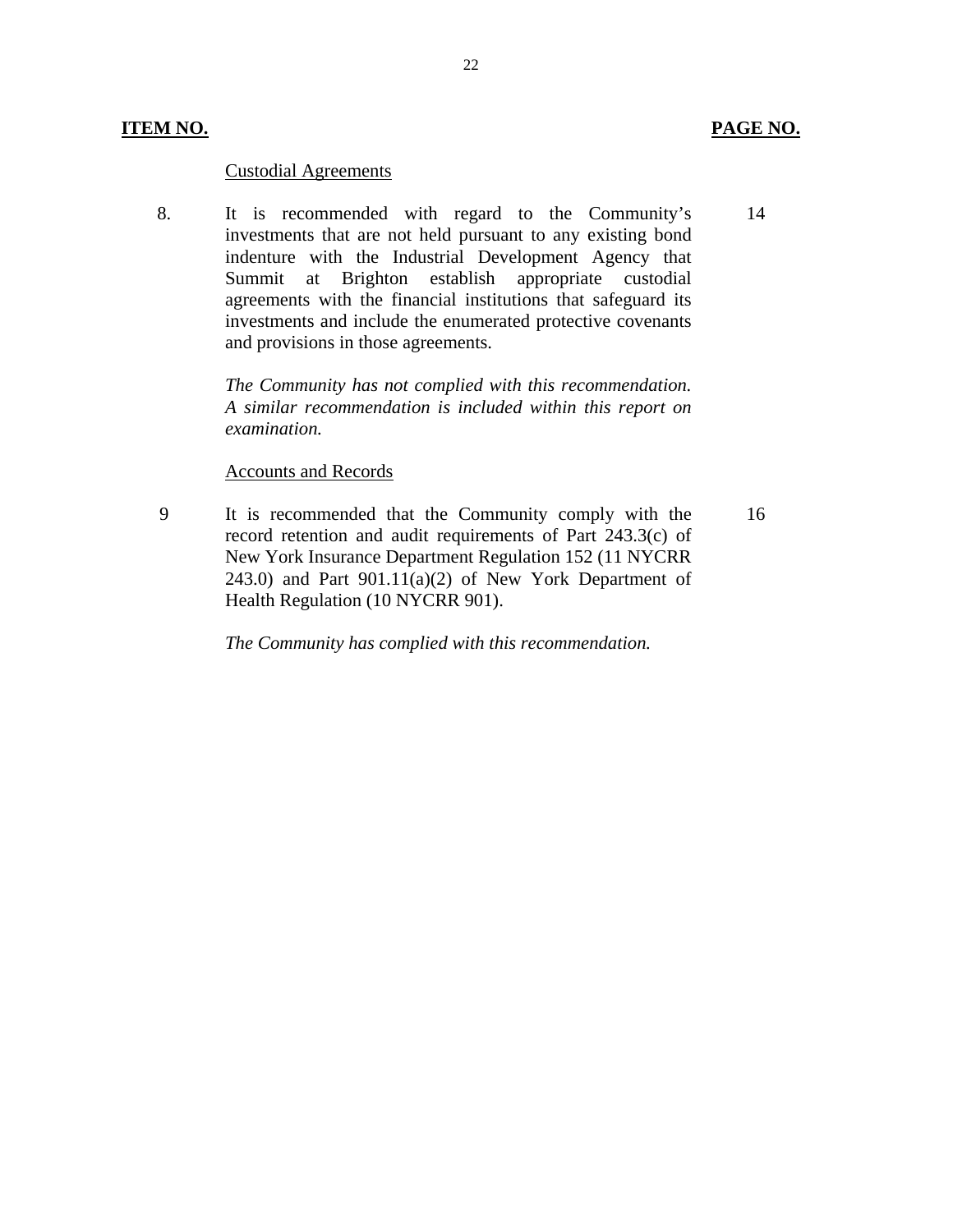## **7**. **SUMMARY OF COMMENTS AND RECOMMENDATIONS**

## **ITEM PAGE NO.**

## A. Actuarial Surplus

As of December 31, 2009, the Community was not in satisfactory actuarial balance, as determined using generally accepted actuarial standards and applying the statutory requirements defined in Part 350.1(s) of Department Regulation No. 140 (11 NYCRR 350.1(s)). The Community's minimum actuarial surplus requirement, as determined using generally accepted actuarial standards and applying the aforementioned statutory requirements, was deficient in the amount of \$ 5,919,000. 2/16/19

The Community is currently operating under a Plan of Restoration that was accepted by the Department on June 22, 2010.

## B. Corporate Governance

- i. It is recommended that the Community comply with Article III, Section 2 of its by-laws and include a resident of The Summit at Brighton or Wolk Manor on its board of directors. 10
- ii. It is recommended that the Community restrict the reporting of its board of directors on the jurat page of its filed annual statements to only those members who are duly appointed by the sole shareholder or are ex-officio members of the board and who are empowered with voting rights. 10

A similar recommendation was included in the prior report on examination.

iii. It is recommended that the Community's board minutes reflect all changes with regard to the members of the Community's board of directors. 11

A similar recommendation was included in the prior report on examination.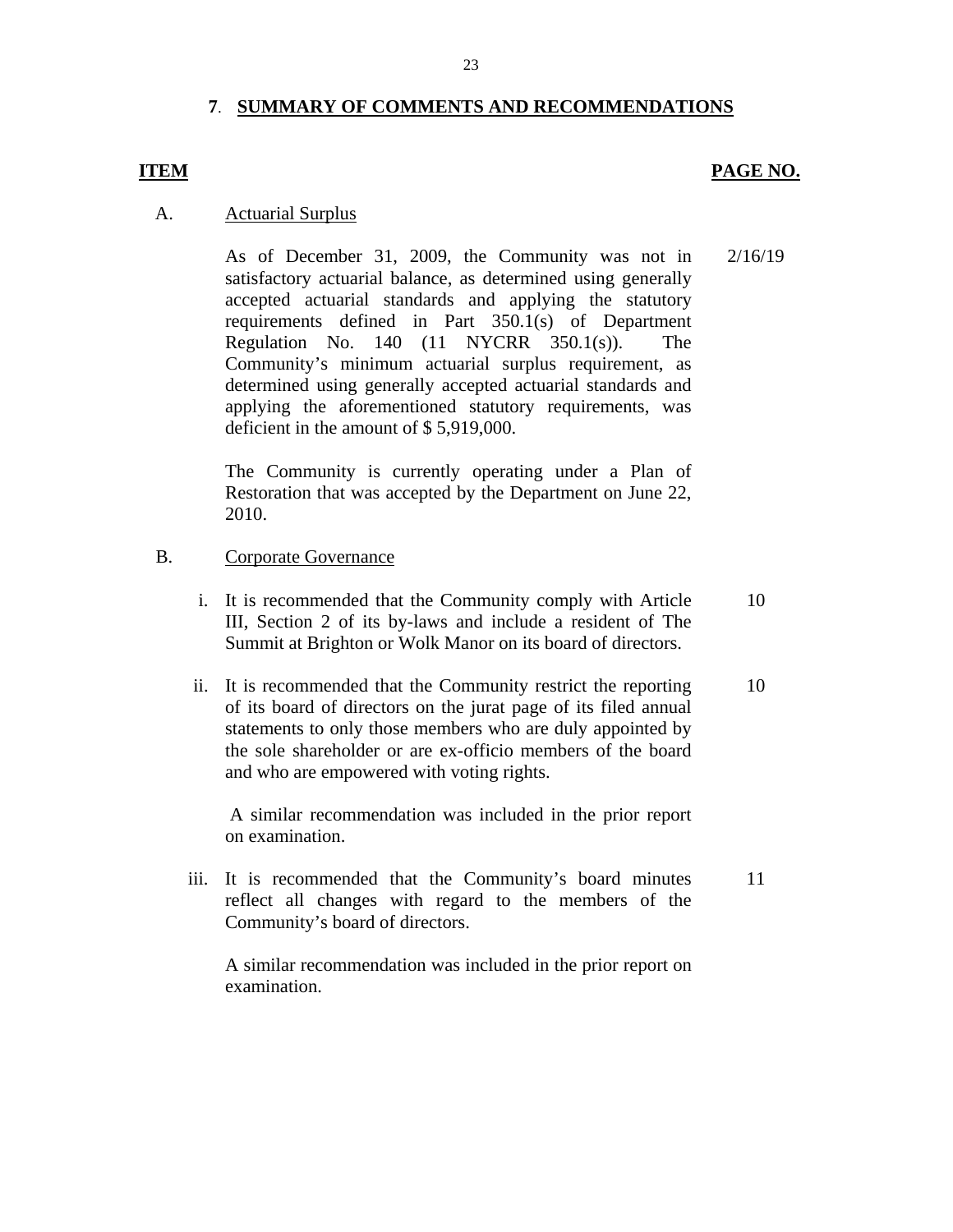15

### C. Holding Company System

It is recommended that the Community amend its existing agreement with The Jewish Home of Rochester to clearly specify the nursing care services that are to be provided under the arrangement. 13

A similar recommendation was included in the prior two reports on examination.

### D. **Occupancy Rates**

. It is recommended that the Community continue its efforts to increase its independent living units occupancy ratio to an acceptable level (approximately 95%). 15

### E. Investment Custodial Agreements

With regard to investments that are not held pursuant to the existing bond indenture issued by the Monroe County Industrial Agency, it is recommended that the Community establish appropriate custodial agreements with the financial institutions that safeguard its investments and include the Department's previously recommended enumerated protective covenants and provisions in such custodial agreements.

A similar recommendation was included in the prior report on examination.